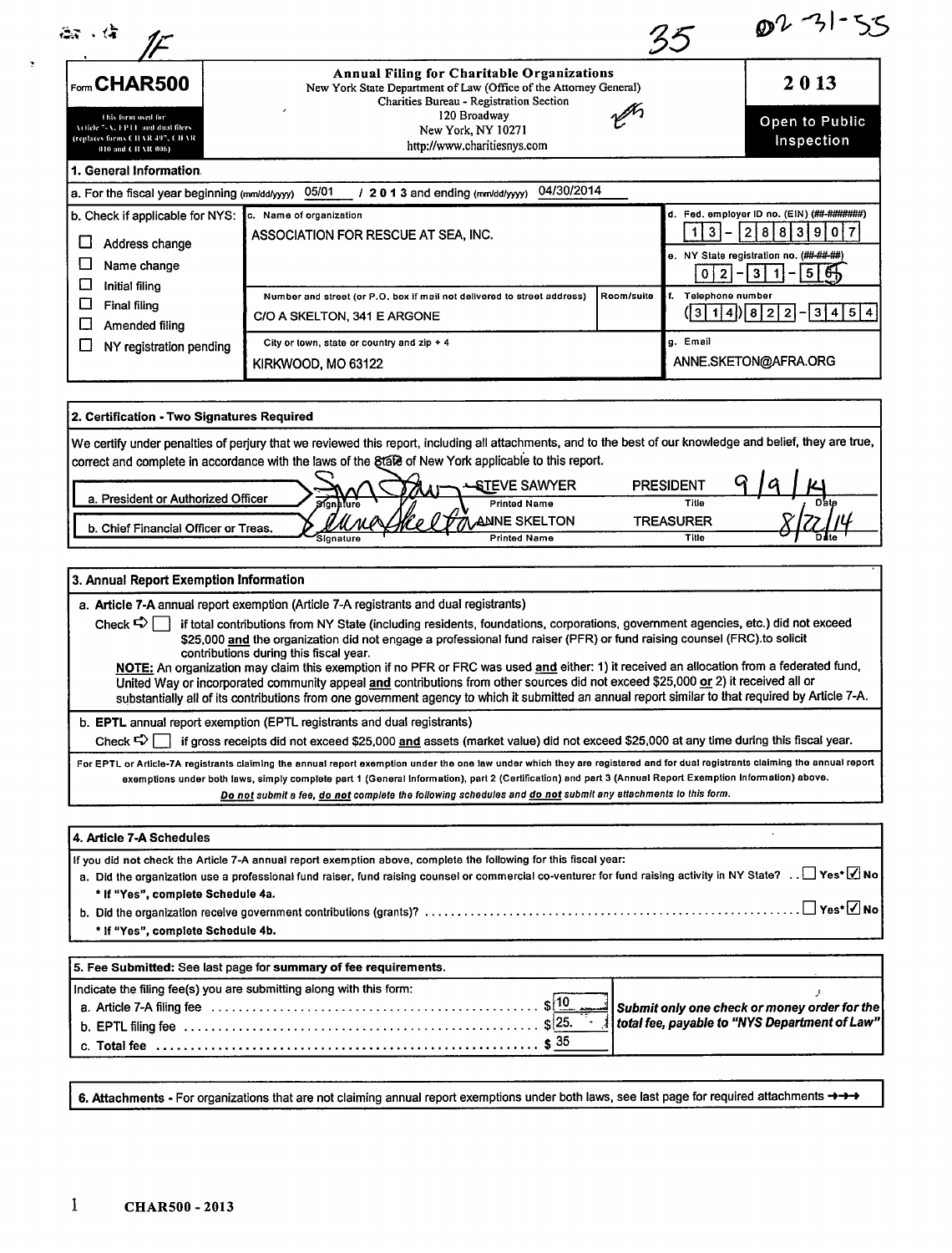|    | Schedule 4a: Professional Fund Raisers (PFR), Fund Raising Counsels (FRC), Commercial Co-Venturers (CCV)                                                                                                                      |
|----|-------------------------------------------------------------------------------------------------------------------------------------------------------------------------------------------------------------------------------|
|    | If you checked the box in question 4.a. on page 1, complete the following schedule for each PFR, FRC or CCV that the organization engaged for<br>fund raising activity in NY State:                                           |
|    | 1. Type of fund raising professional (FRP):                                                                                                                                                                                   |
|    | Professional fund raiser with the content of the content of the content of the content of the content of the content of the content of the content of the content of the content of the content of the content of the content |
|    |                                                                                                                                                                                                                               |
|    | $\Box$                                                                                                                                                                                                                        |
| 2. | Name of FRP:                                                                                                                                                                                                                  |
|    | Number and street (or P.O. box if mail is not delivered to street address):                                                                                                                                                   |
|    | City or town, state or country and $zip + 4$ :                                                                                                                                                                                |
|    |                                                                                                                                                                                                                               |
| 3. | FRP telephone number:                                                                                                                                                                                                         |
|    |                                                                                                                                                                                                                               |
| 4. | Services provided by FRP (provide description):                                                                                                                                                                               |
|    |                                                                                                                                                                                                                               |
|    |                                                                                                                                                                                                                               |
|    |                                                                                                                                                                                                                               |
|    |                                                                                                                                                                                                                               |
| 5. | Compensation arrangement with FRP (provide description):                                                                                                                                                                      |
|    |                                                                                                                                                                                                                               |
|    |                                                                                                                                                                                                                               |
|    |                                                                                                                                                                                                                               |
|    |                                                                                                                                                                                                                               |
|    | through                                                                                                                                                                                                                       |
|    | (mm/dd/yyyy)<br>(mm/dd/yyyy)                                                                                                                                                                                                  |
|    | $s \cdot$                                                                                                                                                                                                                     |
| 8. | If services were provided by a CCV, did the CCV provide the charitable organization with the interim report(s) required by §§ 173-a. 3 of the<br><b>Executive Law?</b><br><b>Yes</b><br><b>No</b>                             |

 $\overline{a}$ 

 $\label{eq:3.1} \frac{1}{\sqrt{2}}\sum_{i=1}^N\frac{1}{\sqrt{2}}\sum_{i=1}^N\frac{1}{\sqrt{2}}\sum_{i=1}^N\frac{1}{\sqrt{2}}\sum_{i=1}^N\frac{1}{\sqrt{2}}\sum_{i=1}^N\frac{1}{\sqrt{2}}\sum_{i=1}^N\frac{1}{\sqrt{2}}\sum_{i=1}^N\frac{1}{\sqrt{2}}\sum_{i=1}^N\frac{1}{\sqrt{2}}\sum_{i=1}^N\frac{1}{\sqrt{2}}\sum_{i=1}^N\frac{1}{\sqrt{2}}\sum_{i=1}^N\frac$  $\sim$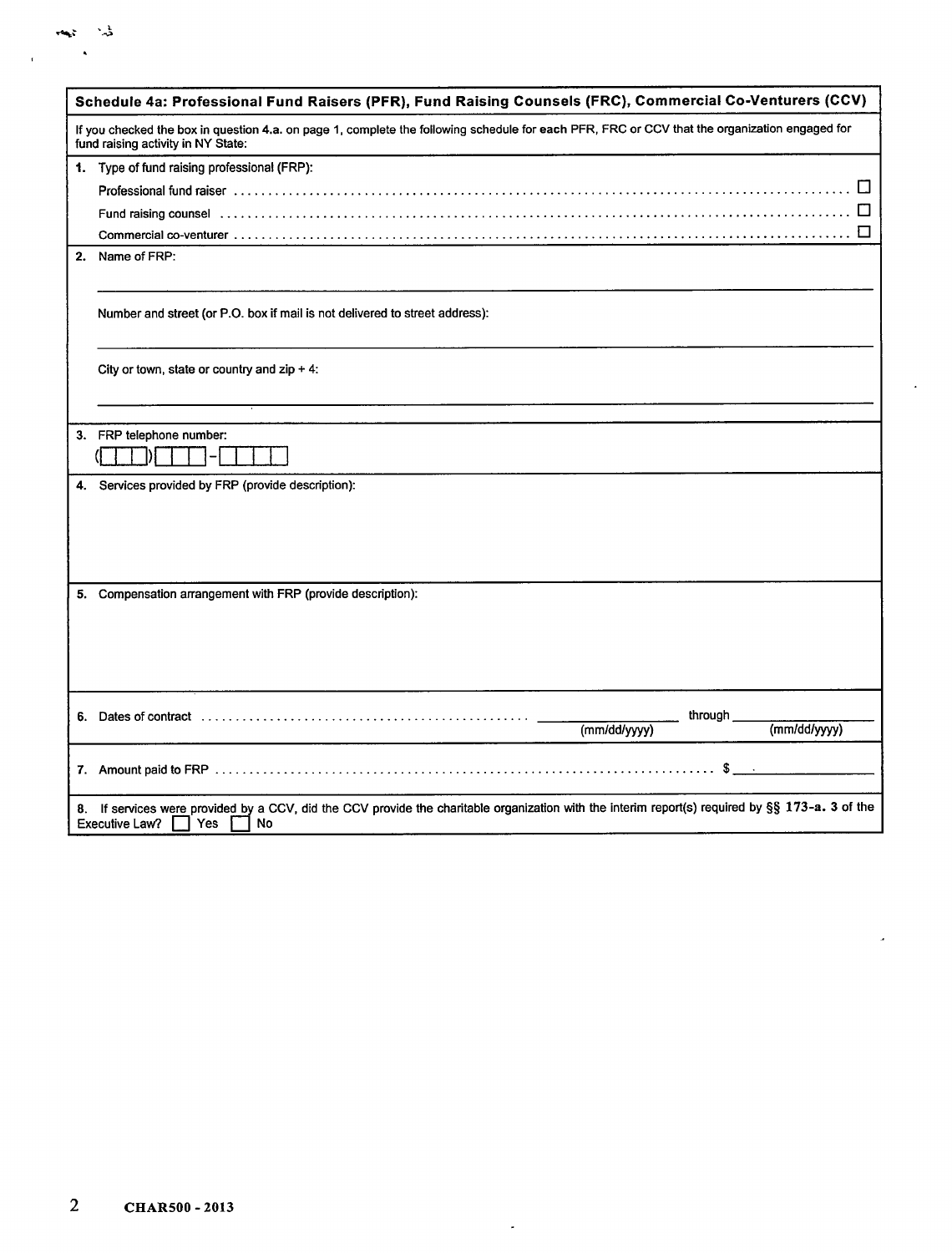#### **Schedule 4b: Government Contributions (Grants)**

If you checked the box in question 4.b. on page 1, complete the following schedule for **each** government contribution (grant). Use additional copies of this page if necessary to list each government contribution (grant) separately.

| <b>Government Agency Name</b>                  | <b>Grant Amount</b>            |
|------------------------------------------------|--------------------------------|
|                                                | $\pmb{\mathfrak{s}}$           |
|                                                | $\pmb{\$}$                     |
|                                                | \$                             |
|                                                | \$                             |
|                                                | $\pmb{\mathfrak{s}}$           |
|                                                | $\pmb{\mathfrak{s}}$           |
|                                                | \$                             |
|                                                | \$                             |
|                                                | $\boldsymbol{\mathsf{\$}}$     |
|                                                | $\pmb{\$}$                     |
|                                                | $\pmb{\$}$                     |
|                                                | $\pmb{\mathfrak{P}}$           |
|                                                | \$                             |
|                                                | $\pmb{\$}$                     |
|                                                | $\pmb{\$}$                     |
|                                                | \$                             |
|                                                | $\pmb{\mathfrak{P}}$           |
|                                                | \$                             |
|                                                | $\boldsymbol{\$}$              |
|                                                | $\boldsymbol{\$}$              |
|                                                | \$                             |
|                                                | $\pmb{\$}$                     |
|                                                | $\boldsymbol{\$}$<br>$\bar{r}$ |
|                                                | $\$$                           |
|                                                | $\boldsymbol{\mathsf{\$}}$     |
|                                                | \$                             |
|                                                | $\pmb{\$}$                     |
|                                                | $\pmb{\$}$                     |
| <b>Total Government Contributions (Grants)</b> | $\sqrt{2}$<br>$\sim$           |

 $\overline{a}$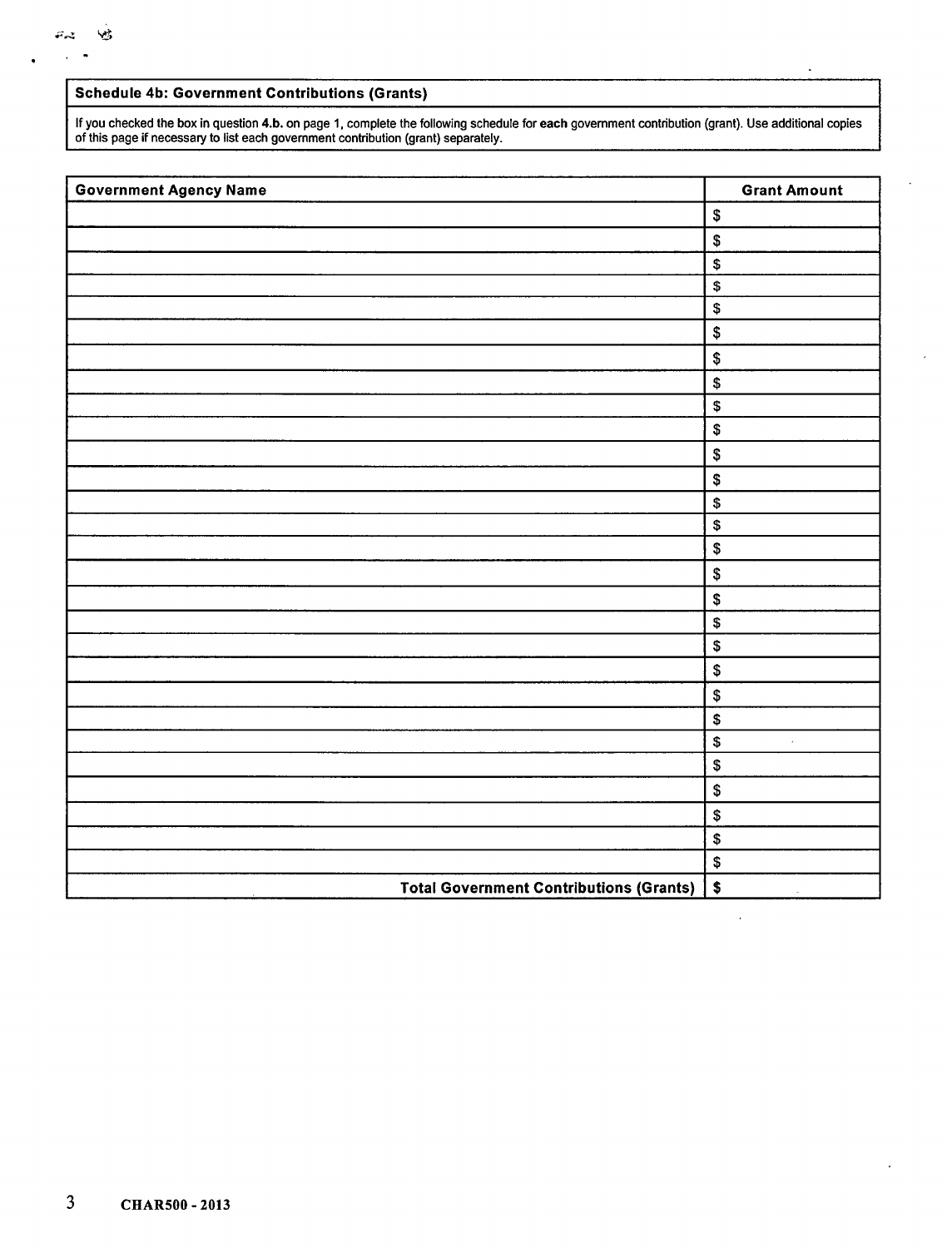### **5. Fee Instructions**

N.)

 $\sim 1$  $\bullet$  $\sim$ 

The filing fee depends on the organization's Registration Type. For details on Registration Type and filing fees, see the Instructions for Form CHAR500.

|   | <b>Organization's Registration Type</b> | <b>Fee Instructions</b>                                                                                                                                                                                                               |
|---|-----------------------------------------|---------------------------------------------------------------------------------------------------------------------------------------------------------------------------------------------------------------------------------------|
|   | • Article 7-A                           | Calculate the Article 7-A filing fee using the table in part a below. The EPTL filing fee is \$0.                                                                                                                                     |
|   | $\cdot$ EPTL                            | Calculate the EPTL filing fee using the table in part b below. The Article 7-A filing fee is \$0.                                                                                                                                     |
| ٠ | <b>Dual</b>                             | Calculate both the Article 7-A and EPTL filing fees using the tables in parts a and b below. Add the Article 7-A and<br>EPTL filing fees together to calculate the total fee. Submit a single check or money order for the total fee. |

#### a) Article 7-A filing fee

| Total Support & Revenue   Article 7-A Fee |      |
|-------------------------------------------|------|
| more than \$250,000                       | \$25 |
| up to \$250,000 *                         | \$10 |

Any organization that contracted with or used the services of a professional fund raiser (PFR) or fund raising counsel (FRC) during the reporting period must pay an Article 74 filing fee of \$25, regardless of total support and revenue.

#### **b) EPTL** filing fee

| Net Worth at End of Year                         | <b>EPTL Fee</b> |
|--------------------------------------------------|-----------------|
| <b>Less than \$50,000</b>                        | \$25            |
| \$50,000 or more, but less than \$250,000        | \$50            |
| \$250,000 or more, but less than \$1,000,000     | \$100           |
| \$1,000,000 or more, but less than \$10,000,000  | \$250           |
| \$10,000,000 or more, but less than \$50,000,000 | \$750           |
| \$50,000,000 or more                             | \$1500          |

## **6. Attachments - Document Attachment Check-List**

Check the boxes for the documents you are attaching.

| <b>For All Filers</b>                                                                 |                                                              |                                                         |
|---------------------------------------------------------------------------------------|--------------------------------------------------------------|---------------------------------------------------------|
| <b>Filing Fee</b><br>Z Single check or money order payable to "NYS Department of Law" |                                                              |                                                         |
| Copies of Internal Revenue Service Forms                                              |                                                              |                                                         |
| $\Box$ IRS Form 990                                                                   | $\boxtimes$ IRS Form 990-EZ                                  | $\Box$ IRS Form 990-PF                                  |
| All required schedules (including<br>Schedule B)                                      | $\boxtimes$ All required schedules (including<br>Schedule B) | $\Box$ All required schedules (including<br>Schedule B) |
| $\Box$ IRS Form 990-T                                                                 | $\Box$ IRS Form 990-T                                        | $\Box$ IRS Form 990-T                                   |
|                                                                                       |                                                              |                                                         |

| <b>Additional Article 7-A Document Attachment Requirement</b>                           |  |
|-----------------------------------------------------------------------------------------|--|
| Independent Accountant's Report                                                         |  |
| Audit Report (total support & revenue more than \$250,000)                              |  |
| Review Report (total support & revenue \$100,001 to \$250,000)<br>Ħ                     |  |
| M.<br>No Accountant's Report Required (total support & revenue not more than \$100,000) |  |
|                                                                                         |  |
|                                                                                         |  |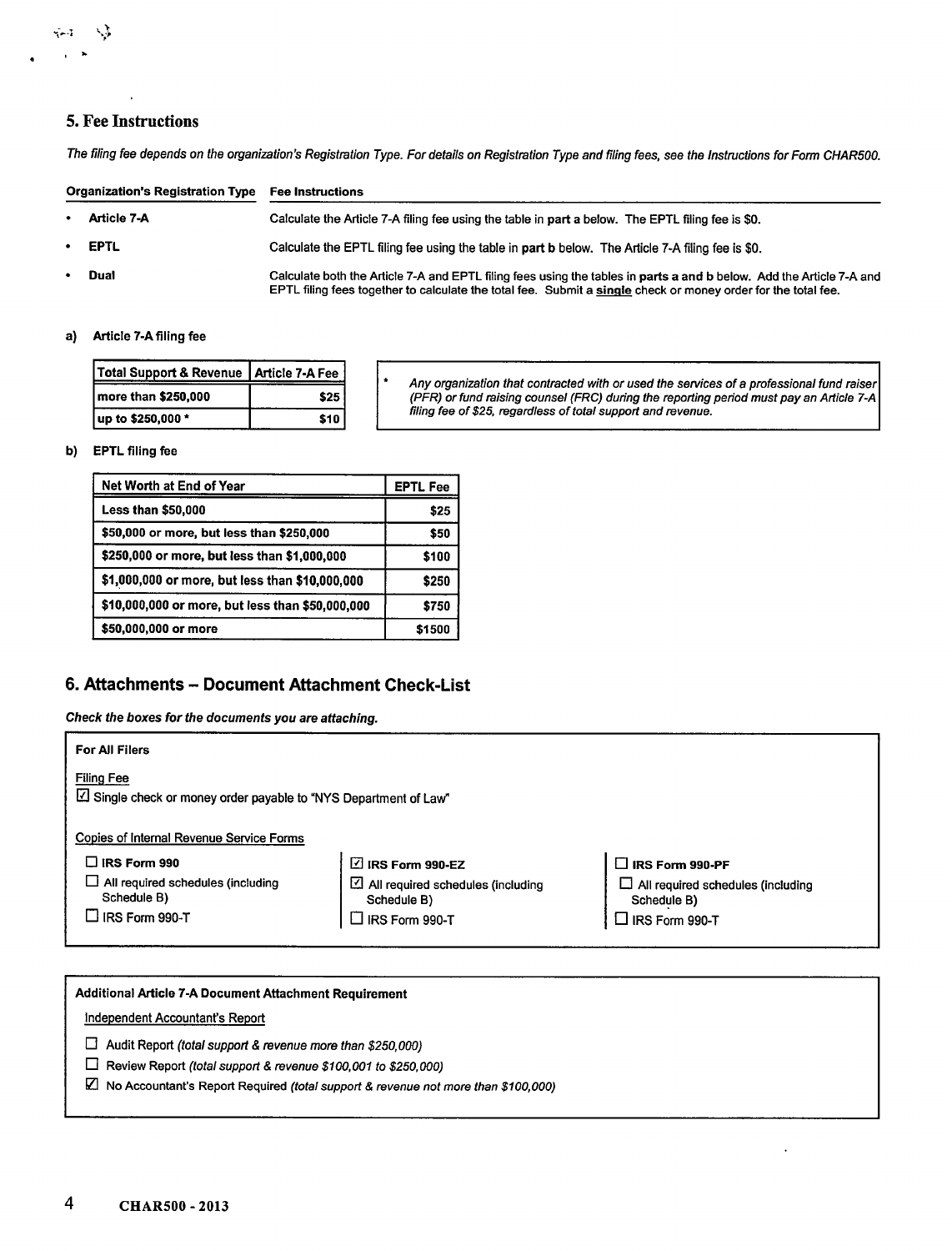|                   |                                |                               | <b>Short Form</b>                                                                                                                                                                                                                                                    |                    |                              | OMB No. 1545-1150                                               |
|-------------------|--------------------------------|-------------------------------|----------------------------------------------------------------------------------------------------------------------------------------------------------------------------------------------------------------------------------------------------------------------|--------------------|------------------------------|-----------------------------------------------------------------|
|                   |                                | Form $990 - EZ$               | <b>Return of Organization Exempt From Income Tax</b><br>Under section 501(c), 527, or 4947(a)(1) of the Internal Revenue Code (except private foundations)                                                                                                           |                    |                              | 2013                                                            |
|                   |                                |                               |                                                                                                                                                                                                                                                                      |                    |                              | <b>Open to Public</b>                                           |
|                   |                                | Department of the Treasury    | Do not enter Social Security numbers on this form as it may be made public.                                                                                                                                                                                          |                    |                              | Inspection                                                      |
|                   |                                | Internal Revenue Service      | Information about Form 990-EZ and its instructions is at www.irs.gov/form990.                                                                                                                                                                                        |                    |                              |                                                                 |
|                   |                                |                               | A For the 2013 calendar year, or tax year beginning<br>05/01<br>, 2013, and ending                                                                                                                                                                                   |                    | 04/30                        | .20<br>-14                                                      |
|                   | Address change                 | <b>B</b> Check if applicable: | C Name of organization                                                                                                                                                                                                                                               |                    |                              | D Employer identification number                                |
|                   | Name change                    |                               | <b>ASSOCIATION FOR RESUE AT SEA, INC</b><br>Number and street (or P.O. box, if mail is not delivered to street address)<br>Room/suite                                                                                                                                | E Telephone number |                              | 13-2883907                                                      |
|                   | Initial return                 |                               |                                                                                                                                                                                                                                                                      |                    |                              |                                                                 |
|                   | Terminated                     |                               | C/O A SKELTON, 341 E. ARGONNE<br>City or town, state or province, country, and ZIP or foreign postal code                                                                                                                                                            | F Group Exemption  |                              | 314-822-3454                                                    |
|                   | Amended return                 | Application pending           | KIRKWOOD MO 63122                                                                                                                                                                                                                                                    |                    | Number $\blacktriangleright$ |                                                                 |
|                   |                                | <b>G</b> Accounting Method:   | √ Cash<br>Other (specify) ▶<br>II Accrual                                                                                                                                                                                                                            |                    |                              | H Check $\blacktriangleright$ $\Box$ if the organization is not |
|                   | Website: $\blacktriangleright$ |                               | <b>AFRAS.ORG</b>                                                                                                                                                                                                                                                     |                    |                              | required to attach Schedule B                                   |
|                   |                                |                               | J Tax-exempt status (check only one) $-\sqrt{ }$ 501(c)(3)<br>$\Box$ 501(c) (<br>∃527<br>$\blacktriangleleft$ (insert no.) $\Box$ 4947(a)(1) or                                                                                                                      |                    |                              | (Form 990, 990-EZ, or 990-PF).                                  |
|                   |                                |                               | K Form of organization: $\Box$ Corporation<br>$\Box$ Trust<br>$\Box$ Association<br>$\Box$ Other                                                                                                                                                                     |                    |                              |                                                                 |
|                   |                                |                               | L Add lines 5b, 6c, and 7b, to line 9 to determine gross receipts. If gross receipts are \$200,000 or more, or if total assets                                                                                                                                       |                    |                              |                                                                 |
|                   |                                |                               | (Part II, column (B) below) are \$500,000 or more, file Form 990 instead of Form 990-EZ                                                                                                                                                                              |                    |                              | 33,641                                                          |
|                   | Part I                         |                               | Revenue, Expenses, and Changes in Net Assets or Fund Balances (see the instructions for Part I)                                                                                                                                                                      |                    |                              |                                                                 |
|                   |                                |                               | Check if the organization used Schedule O to respond to any question in this Part I.                                                                                                                                                                                 |                    |                              | ப                                                               |
|                   | 1                              |                               | Contributions, gifts, grants, and similar amounts received.<br>$\mathbf{r} = \mathbf{r} - \mathbf{r} = \mathbf{r} - \mathbf{r} = \mathbf{r} - \mathbf{r} = \mathbf{r} - \mathbf{r} = \mathbf{r} - \mathbf{r}$                                                        |                    | 1                            | 33641                                                           |
|                   | 2<br>з                         |                               | Program service revenue including government fees and contracts                                                                                                                                                                                                      |                    | $\boldsymbol{2}$             |                                                                 |
|                   | 4                              | Investment income             | Membership dues and assessments<br>$\mathbf{r}$ . The set of the set of the set of the set of the set of the set of the set of the set of the set of the set of the set of the set of the set of the set of the set of the set of the set of the set of the set of t |                    | 3                            |                                                                 |
|                   | 5a                             |                               | Gross amount from sale of assets other than inventory<br>5a                                                                                                                                                                                                          |                    | 4                            |                                                                 |
|                   | b                              |                               | Less: cost or other basis and sales expenses<br>5b                                                                                                                                                                                                                   |                    | $\omega \rightarrow$         |                                                                 |
|                   | c                              |                               | Gain or (loss) from sale of assets other than inventory (Subtract line 5b from line 5a)                                                                                                                                                                              |                    | 5c                           |                                                                 |
|                   | 6                              |                               | Gaming and fundraising events                                                                                                                                                                                                                                        |                    |                              |                                                                 |
|                   | a                              |                               | Gross income from gaming (attach Schedule G if greater than                                                                                                                                                                                                          |                    |                              |                                                                 |
|                   |                                |                               | $$15,000$<br>6a                                                                                                                                                                                                                                                      |                    |                              |                                                                 |
| Revenue           |                                |                               | <b>b</b> Gross income from fundraising events (not including \$<br>of contributions                                                                                                                                                                                  |                    |                              |                                                                 |
|                   |                                |                               | from fundraising events reported on line 1) (attach Schedule G if the                                                                                                                                                                                                |                    |                              |                                                                 |
|                   |                                |                               | sum of such gross income and contributions exceeds \$15,000).<br>6b                                                                                                                                                                                                  |                    |                              |                                                                 |
|                   | c                              |                               | Less: direct expenses from gaming and fundraising events<br>6c                                                                                                                                                                                                       |                    |                              |                                                                 |
|                   | d                              |                               | Net income or (loss) from gaming and fundraising events (add lines 6a and 6b and subtract                                                                                                                                                                            |                    |                              |                                                                 |
|                   |                                | line 6c)                      | المناصر والمناور والمناور والمناور والمناور والمناور والمناور والمناور والمناور والمناور والمناور                                                                                                                                                                    |                    | 6d                           |                                                                 |
|                   | 7a                             |                               | Gross sales of inventory, less returns and allowances<br>  7a                                                                                                                                                                                                        |                    |                              |                                                                 |
|                   | b                              |                               | 7 <sub>b</sub><br>Less: cost of goods sold                                                                                                                                                                                                                           |                    |                              |                                                                 |
|                   | C<br>8                         |                               | Gross profit or (loss) from sales of inventory (Subtract line 7b from line 7a)                                                                                                                                                                                       |                    | 7c<br>8                      |                                                                 |
|                   | 9                              |                               | Total revenue. Add lines 1, 2, 3, 4, 5c, 6d, 7c, and 8 $\ldots$ $\ldots$ $\ldots$ $\ldots$ $\ldots$                                                                                                                                                                  |                    | 9                            |                                                                 |
|                   | 10                             |                               | Grants and similar amounts paid (list in Schedule O)                                                                                                                                                                                                                 |                    | 10                           | 33641                                                           |
|                   | 11                             |                               |                                                                                                                                                                                                                                                                      |                    | 11                           | 22175                                                           |
|                   | 12                             |                               | Salaries, other compensation, and employee benefits                                                                                                                                                                                                                  |                    | 12                           | 10000                                                           |
|                   | 13                             |                               | Professional fees and other payments to independent contractors                                                                                                                                                                                                      |                    | 13                           | 450                                                             |
| Expenses          | 14                             |                               | Occupancy, rent, utilities, and maintenance                                                                                                                                                                                                                          |                    | 14                           |                                                                 |
|                   | 15                             |                               | Printing, publications, postage, and shipping                                                                                                                                                                                                                        |                    | 15                           | 2622                                                            |
|                   | 16                             |                               |                                                                                                                                                                                                                                                                      |                    | 16                           | 12525                                                           |
|                   | 17                             |                               |                                                                                                                                                                                                                                                                      |                    | 17                           | 41772                                                           |
|                   | 18                             |                               | Excess or (deficit) for the year (Subtract line 17 from line 9)                                                                                                                                                                                                      |                    | 18                           | $-14131$                                                        |
|                   | 19                             |                               | Net assets or fund balances at beginning of year (from line 27, column (A)) (must agree with                                                                                                                                                                         |                    |                              |                                                                 |
|                   |                                |                               | end-of-year figure reported on prior year's return )                                                                                                                                                                                                                 |                    | 19                           | 58735                                                           |
| <b>Net Assets</b> | 20                             |                               | Other changes in net assets or fund balances (explain in Schedule O)                                                                                                                                                                                                 |                    | 20                           |                                                                 |
|                   | 21                             |                               | Net assets or fund balances at end of year. Combine lines 18 through 20                                                                                                                                                                                              |                    | 21                           | 44604                                                           |
|                   |                                |                               | For Paperwork Reduction Act Notice, see the separate instructions.<br>Cat. No. 10642I                                                                                                                                                                                |                    |                              | Form 990-EZ (2013)                                              |

 $\ddot{\phantom{a}}$ 

 $\ddot{\phantom{0}}$ 

 $\bar{\mathbf{r}}$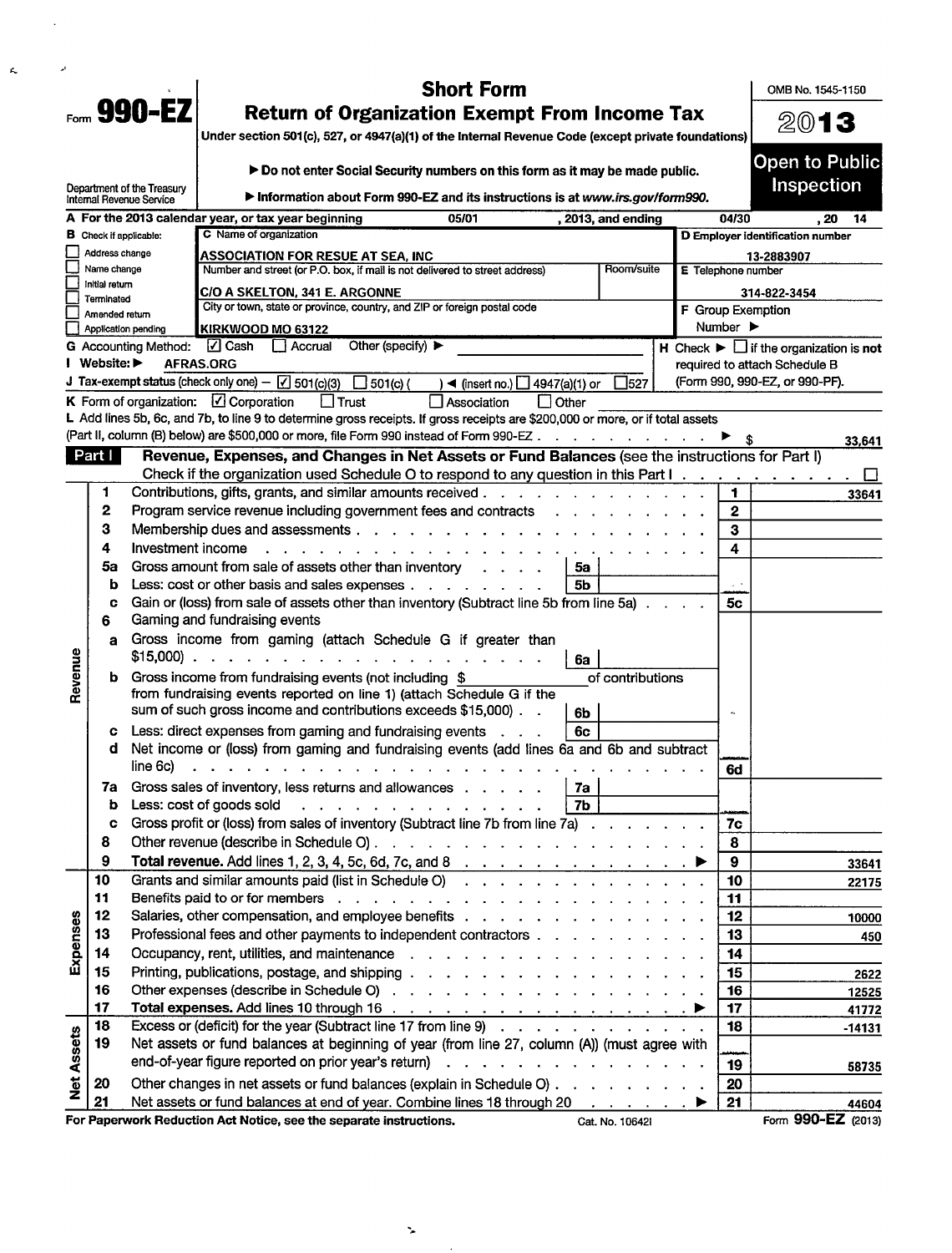|          | Part II                                                                                                                                                                                                                                                                                           |                    | <b>Balance Sheets (see the instructions for Part II)</b> |                                                                                                                                                                                      |                                                                                     |                                                                                                                          |            |                                                                          |
|----------|---------------------------------------------------------------------------------------------------------------------------------------------------------------------------------------------------------------------------------------------------------------------------------------------------|--------------------|----------------------------------------------------------|--------------------------------------------------------------------------------------------------------------------------------------------------------------------------------------|-------------------------------------------------------------------------------------|--------------------------------------------------------------------------------------------------------------------------|------------|--------------------------------------------------------------------------|
|          |                                                                                                                                                                                                                                                                                                   |                    |                                                          | Check if the organization used Schedule O to respond to any question in this Part II                                                                                                 |                                                                                     |                                                                                                                          |            |                                                                          |
|          |                                                                                                                                                                                                                                                                                                   |                    |                                                          |                                                                                                                                                                                      |                                                                                     | (A) Beginning of year                                                                                                    |            | (B) End of year                                                          |
| 22<br>23 | Cash, savings, and investments<br>Land and buildings.                                                                                                                                                                                                                                             |                    |                                                          |                                                                                                                                                                                      |                                                                                     | 58735 22                                                                                                                 |            | 44604                                                                    |
| 24       | Other assets (describe in Schedule O)                                                                                                                                                                                                                                                             |                    |                                                          |                                                                                                                                                                                      |                                                                                     |                                                                                                                          | 23<br>24   |                                                                          |
| 25       | Total assets                                                                                                                                                                                                                                                                                      |                    |                                                          |                                                                                                                                                                                      |                                                                                     | 58735 25                                                                                                                 |            |                                                                          |
| 26       |                                                                                                                                                                                                                                                                                                   |                    |                                                          | Total liabilities (describe in Schedule O)                                                                                                                                           |                                                                                     |                                                                                                                          | 26         | 44604                                                                    |
| 27       |                                                                                                                                                                                                                                                                                                   |                    |                                                          | Net assets or fund balances (line 27 of column $(B)$ must agree with line 21) $\ldots$                                                                                               |                                                                                     | 58735 27                                                                                                                 |            | 44604                                                                    |
|          | Part III                                                                                                                                                                                                                                                                                          |                    |                                                          | Statement of Program Service Accomplishments (see the instructions for Part III)                                                                                                     |                                                                                     |                                                                                                                          |            |                                                                          |
|          |                                                                                                                                                                                                                                                                                                   |                    |                                                          | Check if the organization used Schedule O to respond to any question in this Part III                                                                                                |                                                                                     |                                                                                                                          |            | <b>Expenses</b><br>(Required for section                                 |
|          | What is the organization's primary exempt purpose?                                                                                                                                                                                                                                                |                    |                                                          |                                                                                                                                                                                      |                                                                                     |                                                                                                                          |            | 501(c)(3) and 501(c)(4)                                                  |
|          | Describe the organization's program service accomplishments for each of its three largest program services,<br>as measured by expenses. In a clear and concise manner, describe the services provided, the number of<br>persons benefited, and other relevant information for each program title. |                    |                                                          |                                                                                                                                                                                      |                                                                                     |                                                                                                                          |            | organizations and section<br>4947(a)(1) trusts; optional<br>for others.) |
| 28       | LIFE SAVING AWARDS BANQUET - TO HONOR EXTRA ORDINARY LIFE SAVING ACHIEVEMENT                                                                                                                                                                                                                      |                    |                                                          |                                                                                                                                                                                      |                                                                                     |                                                                                                                          |            |                                                                          |
|          |                                                                                                                                                                                                                                                                                                   |                    |                                                          |                                                                                                                                                                                      |                                                                                     |                                                                                                                          |            |                                                                          |
|          |                                                                                                                                                                                                                                                                                                   |                    |                                                          |                                                                                                                                                                                      |                                                                                     |                                                                                                                          |            |                                                                          |
|          | (Grants \$                                                                                                                                                                                                                                                                                        |                    |                                                          | ) If this amount includes foreign grants, check here $\dots$ $\ldots$ $\blacktriangleright$ $\square$                                                                                |                                                                                     |                                                                                                                          | 28а        | 9168                                                                     |
| 29       |                                                                                                                                                                                                                                                                                                   |                    |                                                          |                                                                                                                                                                                      |                                                                                     |                                                                                                                          |            |                                                                          |
|          |                                                                                                                                                                                                                                                                                                   |                    |                                                          |                                                                                                                                                                                      |                                                                                     |                                                                                                                          |            |                                                                          |
|          | (Grants \$                                                                                                                                                                                                                                                                                        |                    |                                                          | ) If this amount includes foreign grants, check here                                                                                                                                 |                                                                                     |                                                                                                                          | 29а        |                                                                          |
| 30       |                                                                                                                                                                                                                                                                                                   |                    |                                                          |                                                                                                                                                                                      |                                                                                     |                                                                                                                          |            |                                                                          |
|          |                                                                                                                                                                                                                                                                                                   |                    |                                                          |                                                                                                                                                                                      |                                                                                     |                                                                                                                          |            |                                                                          |
|          |                                                                                                                                                                                                                                                                                                   |                    |                                                          |                                                                                                                                                                                      |                                                                                     |                                                                                                                          |            |                                                                          |
|          |                                                                                                                                                                                                                                                                                                   |                    |                                                          |                                                                                                                                                                                      |                                                                                     |                                                                                                                          |            |                                                                          |
|          | (Grants \$                                                                                                                                                                                                                                                                                        |                    |                                                          |                                                                                                                                                                                      |                                                                                     |                                                                                                                          | <b>30a</b> |                                                                          |
|          | 31 Other program services (describe in Schedule O)                                                                                                                                                                                                                                                |                    |                                                          | ) If this amount includes foreign grants, check here                                                                                                                                 |                                                                                     |                                                                                                                          |            |                                                                          |
|          | (Grants \$                                                                                                                                                                                                                                                                                        |                    |                                                          | $\mathcal{L}_{\mathcal{A}}$ . The second contribution of the second contribution of the second contribution of $\mathcal{A}$<br>) If this amount includes foreign grants, check here |                                                                                     |                                                                                                                          | 31a        |                                                                          |
|          | 32 Total program service expenses (add lines 28a through 31a)                                                                                                                                                                                                                                     |                    |                                                          |                                                                                                                                                                                      |                                                                                     |                                                                                                                          | 32         | 9168                                                                     |
|          | Part IV                                                                                                                                                                                                                                                                                           |                    |                                                          | List of Officers, Directors, Trustees, and Key Employees (list each one even if not compensated—see the instructions for Part IV)                                                    |                                                                                     |                                                                                                                          |            |                                                                          |
|          |                                                                                                                                                                                                                                                                                                   |                    |                                                          | Check if the organization used Schedule O to respond to any question in this Part IV                                                                                                 |                                                                                     |                                                                                                                          |            |                                                                          |
|          |                                                                                                                                                                                                                                                                                                   | (a) Name and title |                                                          | (b) Average<br>hours per week<br>devoted to position                                                                                                                                 | (c) Reportable<br>compensation<br>(Forms W-2/1099-MISC)<br>(if not paid, enter -0-) | (d) Health benefits.<br>contributions to employee (e) Estimated amount of<br>benefit plans, and<br>deferred compensation |            | other compensation                                                       |
|          | SEE ATACHED EXIBIT II                                                                                                                                                                                                                                                                             |                    |                                                          |                                                                                                                                                                                      |                                                                                     |                                                                                                                          |            |                                                                          |
|          |                                                                                                                                                                                                                                                                                                   |                    |                                                          | <b>HR/WK PART TIME</b>                                                                                                                                                               | <b>NONE SEE EXH I</b>                                                               |                                                                                                                          |            |                                                                          |
|          |                                                                                                                                                                                                                                                                                                   |                    |                                                          |                                                                                                                                                                                      |                                                                                     |                                                                                                                          |            | <b>NONE SEE EXH I</b>                                                    |
|          |                                                                                                                                                                                                                                                                                                   |                    |                                                          |                                                                                                                                                                                      |                                                                                     |                                                                                                                          |            |                                                                          |
|          |                                                                                                                                                                                                                                                                                                   |                    |                                                          |                                                                                                                                                                                      |                                                                                     |                                                                                                                          |            |                                                                          |
|          |                                                                                                                                                                                                                                                                                                   |                    |                                                          |                                                                                                                                                                                      |                                                                                     |                                                                                                                          |            |                                                                          |
|          |                                                                                                                                                                                                                                                                                                   |                    |                                                          |                                                                                                                                                                                      |                                                                                     |                                                                                                                          |            |                                                                          |
|          |                                                                                                                                                                                                                                                                                                   |                    |                                                          |                                                                                                                                                                                      |                                                                                     |                                                                                                                          |            |                                                                          |
|          |                                                                                                                                                                                                                                                                                                   |                    |                                                          |                                                                                                                                                                                      |                                                                                     |                                                                                                                          |            |                                                                          |
|          |                                                                                                                                                                                                                                                                                                   |                    |                                                          |                                                                                                                                                                                      |                                                                                     |                                                                                                                          |            |                                                                          |
|          |                                                                                                                                                                                                                                                                                                   |                    |                                                          |                                                                                                                                                                                      |                                                                                     |                                                                                                                          |            |                                                                          |
|          |                                                                                                                                                                                                                                                                                                   |                    |                                                          |                                                                                                                                                                                      |                                                                                     |                                                                                                                          |            |                                                                          |
|          |                                                                                                                                                                                                                                                                                                   |                    |                                                          |                                                                                                                                                                                      |                                                                                     |                                                                                                                          |            |                                                                          |
|          |                                                                                                                                                                                                                                                                                                   |                    |                                                          |                                                                                                                                                                                      |                                                                                     |                                                                                                                          |            |                                                                          |
|          |                                                                                                                                                                                                                                                                                                   |                    |                                                          |                                                                                                                                                                                      |                                                                                     |                                                                                                                          |            |                                                                          |
|          |                                                                                                                                                                                                                                                                                                   |                    |                                                          |                                                                                                                                                                                      |                                                                                     |                                                                                                                          |            |                                                                          |
|          |                                                                                                                                                                                                                                                                                                   |                    |                                                          |                                                                                                                                                                                      |                                                                                     |                                                                                                                          |            |                                                                          |
|          |                                                                                                                                                                                                                                                                                                   |                    |                                                          |                                                                                                                                                                                      |                                                                                     |                                                                                                                          |            |                                                                          |
|          |                                                                                                                                                                                                                                                                                                   |                    |                                                          |                                                                                                                                                                                      |                                                                                     |                                                                                                                          |            |                                                                          |
|          |                                                                                                                                                                                                                                                                                                   |                    |                                                          |                                                                                                                                                                                      |                                                                                     |                                                                                                                          |            |                                                                          |
|          |                                                                                                                                                                                                                                                                                                   |                    |                                                          |                                                                                                                                                                                      |                                                                                     |                                                                                                                          |            |                                                                          |

 $\mathcal{L}$ 

 $\tilde{\phantom{a}}$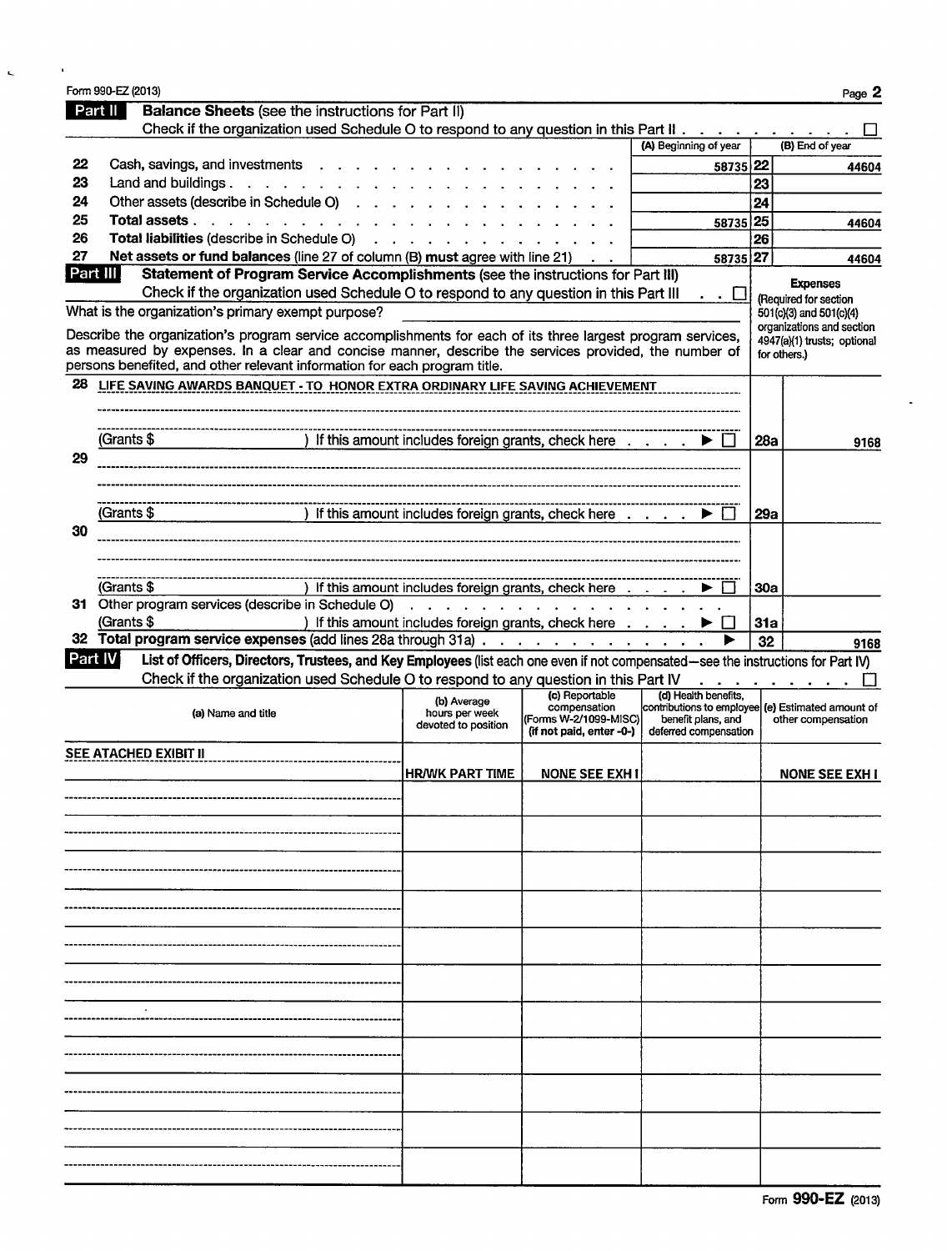|            | Form 990-EZ (2013)                                                                                                                                                                                                                                                                    |              |          |
|------------|---------------------------------------------------------------------------------------------------------------------------------------------------------------------------------------------------------------------------------------------------------------------------------------|--------------|----------|
| Part $V$   | Other Information (Note the Schedule A and personal benefit contract statement requirements in the                                                                                                                                                                                    |              |          |
|            | instructions for Part V) Check if the organization used Schedule O to respond to any question in this Part V                                                                                                                                                                          |              |          |
| 33         | Did the organization engage in any significant activity not previously reported to the IRS? If "Yes," provide a                                                                                                                                                                       |              | Yes      |
|            | detailed description of each activity in Schedule O<br>design and contract the contract of the contract of the contract of the contract of the contract of the contract of the contract of the contract of the contract of the contract of the contract of the contract of the contra | 33           |          |
| 34         |                                                                                                                                                                                                                                                                                       |              |          |
|            | Were any significant changes made to the organizing or governing documents? If "Yes," attach a conformed<br>copy of the amended documents if they reflect a change to the organization's name. Otherwise, explain the                                                                 |              |          |
|            | change on Schedule O (see instructions)                                                                                                                                                                                                                                               | 34           |          |
|            | 35a Did the organization have unrelated business gross income of \$1,000 or more during the year from business                                                                                                                                                                        |              |          |
|            | activities (such as those reported on lines 2, 6a, and 7a, among others)?                                                                                                                                                                                                             | 35a          |          |
| b          | If "Yes," to line 35a, has the organization filed a Form 990-T for the year? If "No," provide an explanation in Schedule O                                                                                                                                                            | 35b          |          |
| C          | Was the organization a section 501(c)(4), 501(c)(5), or 501(c)(6) organization subject to section 6033(e) notice,                                                                                                                                                                     |              |          |
|            | reporting, and proxy tax requirements during the year? If "Yes," complete Schedule C, Part III                                                                                                                                                                                        | 35c          |          |
| 36         | Did the organization undergo a liquidation, dissolution, termination, or significant disposition of net assets                                                                                                                                                                        |              |          |
|            | during the year? If "Yes," complete applicable parts of Schedule N<br><b>Contract Contract Contract Contract</b>                                                                                                                                                                      | 36           |          |
| 37a        | Enter amount of political expenditures, direct or indirect, as described in the instructions $\blacktriangleright$   37a  <br>$\bf{0}$                                                                                                                                                |              |          |
| b          | Did the organization file Form 1120-POL for this year?                                                                                                                                                                                                                                | 37b          |          |
| <b>38a</b> | Did the organization borrow from, or make any loans to, any officer, director, trustee, or key employee or were                                                                                                                                                                       |              |          |
|            | any such loans made in a prior year and still outstanding at the end of the tax year covered by this return?                                                                                                                                                                          | 38a          |          |
| b          | If "Yes," complete Schedule L, Part II and enter the total amount involved<br>38b                                                                                                                                                                                                     |              |          |
| 39         | Section 501(c)(7) organizations. Enter:                                                                                                                                                                                                                                               |              |          |
| a          | Initiation fees and capital contributions included on line 9<br>39a                                                                                                                                                                                                                   |              |          |
| b          | Gross receipts, included on line 9, for public use of club facilities<br>39 <sub>b</sub><br>40a Section 501(c)(3) organizations. Enter amount of tax imposed on the organization during the year under:                                                                               |              |          |
|            | section 4911<br>; section $4912 \blacktriangleright$<br>; section 4955 $\blacktriangleright$                                                                                                                                                                                          |              |          |
|            | Section 501(c)(3) and 501(c)(4) organizations. Did the organization engage in any section 4958 excess benefit                                                                                                                                                                         |              |          |
| b          | transaction during the year, or did it engage in an excess benefit transaction in a prior year that has not been                                                                                                                                                                      |              |          |
|            | reported on any of its prior Forms 990 or 990-EZ? If "Yes," complete Schedule L, Part I.                                                                                                                                                                                              | 40b          |          |
| c          | Section 501(c)(3) and 501(c)(4) organizations. Enter amount of tax imposed on                                                                                                                                                                                                         |              |          |
|            | organization managers or disqualified persons during the year under sections 4912,                                                                                                                                                                                                    |              |          |
|            |                                                                                                                                                                                                                                                                                       |              |          |
| d          | Section 501(c)(3) and 501(c)(4) organizations. Enter amount of tax on line 40c                                                                                                                                                                                                        |              |          |
|            | reimbursed by the organization<br><u>. Karl Andrea Stadt Stadt Stadt Stadt Stadt Stadt Stadt Stadt Stadt Stadt Stadt Stadt Stadt Stadt Stadt Stadt Stadt Stadt Stadt Stadt Stadt Stadt Stadt Stadt Stadt Stadt Stadt Stadt Stadt Stadt Stadt Stadt Stadt Stadt Sta</u>                |              |          |
| е          | All organizations. At any time during the tax year, was the organization a party to a prohibited tax shelter                                                                                                                                                                          |              |          |
|            | transaction? If "Yes," complete Form 8886-T                                                                                                                                                                                                                                           | 40e          |          |
| 41         | List the states with which a copy of this return is filed $\blacktriangleright$ NEW YORK                                                                                                                                                                                              |              |          |
|            | 42a The organization's books are in care of > ANNE E SKELTON<br>Telephone no. ▶                                                                                                                                                                                                       | 314-822-3454 |          |
|            | Located at ▶ 34 E ARGONE, KIRKWOOD MO<br>$ZIP + 4$                                                                                                                                                                                                                                    |              | 63122    |
|            | <b>b</b> At any time during the calendar year, did the organization have an interest in or a signature or other authority over<br>a financial account in a foreign country (such as a bank account, securities account, or other financial account)?                                  |              | Yes   No |
|            | If "Yes," enter the name of the foreign country: ▶                                                                                                                                                                                                                                    | 42b          |          |
|            | See the instructions for exceptions and filing requirements for Form TD F 90-22.1, Report of Foreign Bank                                                                                                                                                                             |              |          |
|            | and Financial Accounts.                                                                                                                                                                                                                                                               |              |          |
| c          | At any time during the calendar year, did the organization maintain an office outside the U.S.?                                                                                                                                                                                       |              |          |
|            | If "Yes," enter the name of the foreign country: ▶                                                                                                                                                                                                                                    | 42c          |          |
| 43         | Section 4947(a)(1) nonexempt charitable trusts filing Form 990-EZ in lieu of Form 1041-Check here                                                                                                                                                                                     |              |          |
|            | and enter the amount of tax-exempt interest received or accrued during the tax year $\dots$ .<br>43                                                                                                                                                                                   |              |          |
|            |                                                                                                                                                                                                                                                                                       |              | Yes No   |
| 44а        | Did the organization maintain any donor advised funds during the year? If "Yes," Form 990 must be                                                                                                                                                                                     |              |          |
|            | completed instead of Form 990-EZ                                                                                                                                                                                                                                                      | 44a          |          |
| ь          | Did the organization operate one or more hospital facilities during the year? If "Yes," Form 990 must be                                                                                                                                                                              |              |          |
|            | completed instead of Form 990-EZ<br>and a complete the complete state of the complete state of the state of the state of the state of the state of                                                                                                                                    | 44b          |          |
| c          | Did the organization receive any payments for indoor tanning services during the year?                                                                                                                                                                                                | 44c          |          |
|            | If "Yes" to line 44c, has the organization filed a Form 720 to report these payments? If "No," provide an                                                                                                                                                                             |              |          |
|            | explanation in Schedule O<br>a construction of the construction of the construction of the construction of the construction of the construction of the construction of the construction of the construction of the construction of the construction of the                            | 44d          |          |
| 45а        | Did the organization have a controlled entity within the meaning of section $512(b)(13)?$                                                                                                                                                                                             | 45a          |          |
| 45b        | Did the organization receive any payment from or engage in any transaction with a controlled entity within the                                                                                                                                                                        |              |          |
|            | meaning of section 512(b)(13)? If "Yes," Form 990 and Schedule R may need to be completed instead of                                                                                                                                                                                  |              |          |

Form **990-EZ** (2013)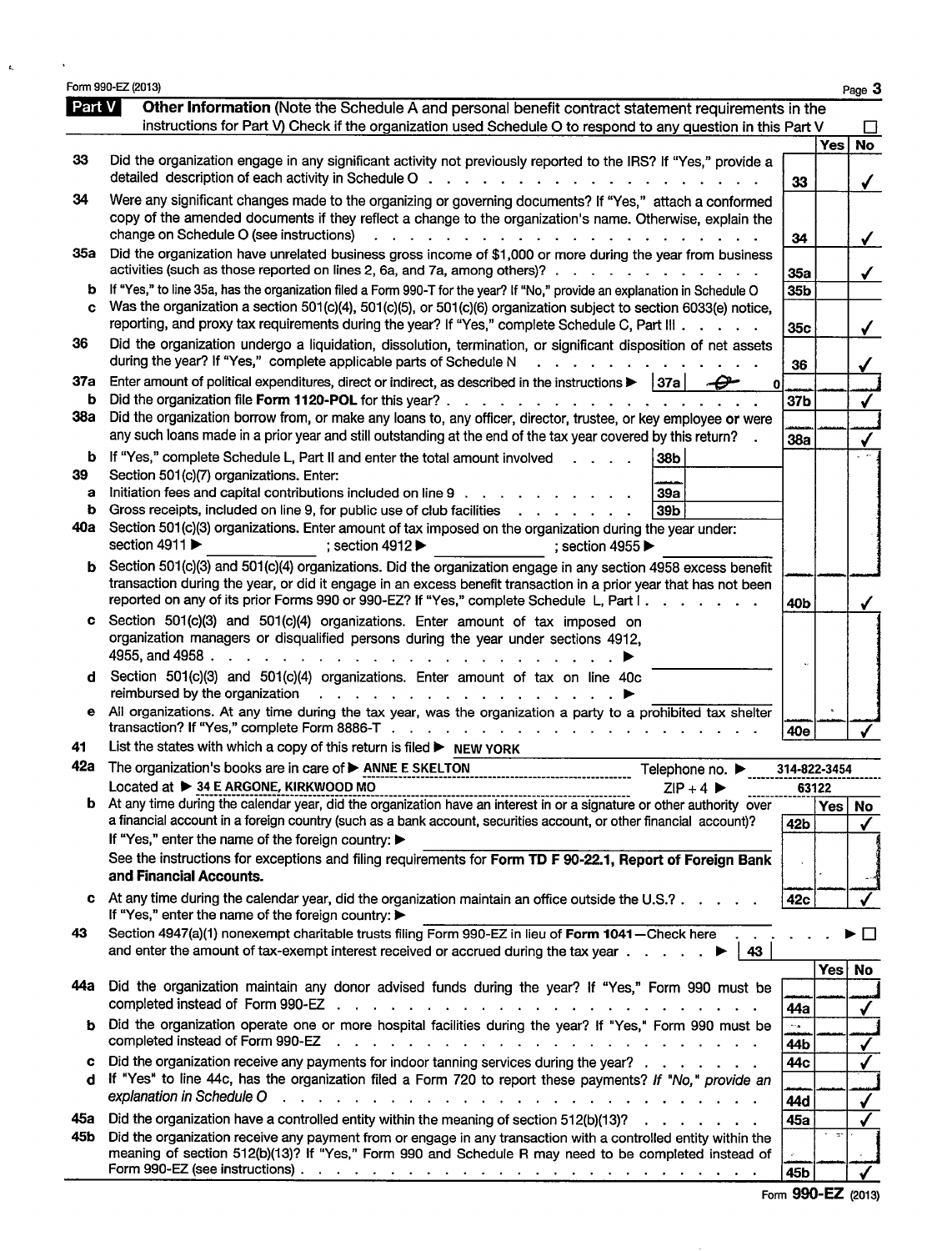| Form 990-EZ (2013)                         |                                                                                                                                                                                                                                   |                                       |                                       |                                                   |                                  |                                |            |
|--------------------------------------------|-----------------------------------------------------------------------------------------------------------------------------------------------------------------------------------------------------------------------------------|---------------------------------------|---------------------------------------|---------------------------------------------------|----------------------------------|--------------------------------|------------|
| 46                                         | Did the organization engage, directly or indirectly, in political campaign activities on behalf of or in opposition                                                                                                               |                                       |                                       |                                                   |                                  |                                | Yes   No   |
|                                            | to candidates for public office? If "Yes," complete Schedule C, Part I.                                                                                                                                                           |                                       |                                       |                                                   |                                  |                                | 46         |
| Part VI                                    | Section 501(c)(3) organizations only                                                                                                                                                                                              |                                       |                                       |                                                   |                                  |                                |            |
|                                            | All section 501(c)(3) organizations must answer questions 47-49b and 52, and complete the tables for lines                                                                                                                        |                                       |                                       |                                                   |                                  |                                |            |
|                                            | 50 and 51.                                                                                                                                                                                                                        |                                       |                                       |                                                   |                                  |                                |            |
|                                            | Check if the organization used Schedule O to respond to any question in this Part VI                                                                                                                                              |                                       |                                       |                                                   |                                  |                                |            |
| 47                                         | Did the organization engage in lobbying activities or have a section 501(h) election in effect during the tax                                                                                                                     |                                       |                                       |                                                   |                                  |                                | <b>Yes</b> |
|                                            | year? If "Yes," complete Schedule C, Part II                                                                                                                                                                                      |                                       |                                       |                                                   |                                  |                                | 47         |
| 48                                         | Is the organization a school as described in section 170(b)(1)(A)(ii)? If "Yes," complete Schedule E                                                                                                                              |                                       |                                       |                                                   |                                  |                                | 48         |
| 49а                                        | Did the organization make any transfers to an exempt non-charitable related organization?                                                                                                                                         |                                       |                                       |                                                   |                                  |                                | 49a        |
| b                                          | If "Yes," was the related organization a section 527 organization?                                                                                                                                                                |                                       |                                       |                                                   |                                  |                                | 49b        |
| 50                                         | Complete this table for the organization's five highest compensated employees (other than officers, directors, trustees and key                                                                                                   |                                       |                                       |                                                   |                                  |                                |            |
|                                            | employees) who each received more than \$100,000 of compensation from the organization. If there is none, enter "None."                                                                                                           |                                       |                                       |                                                   |                                  |                                |            |
|                                            |                                                                                                                                                                                                                                   | (b) Average                           | (c) Reportable                        | (d) Health benefits,<br>contributions to employee |                                  | (e) Estimated amount of        |            |
|                                            | (a) Name and title of each employee                                                                                                                                                                                               | hours per week<br>devoted to position | compensation<br>(Forms W-2/1099-MISC) | benefit plans, and deferred                       |                                  | other compensation             |            |
|                                            |                                                                                                                                                                                                                                   |                                       |                                       | compensation                                      |                                  |                                |            |
| <b>NONE</b>                                |                                                                                                                                                                                                                                   |                                       |                                       |                                                   |                                  |                                |            |
|                                            |                                                                                                                                                                                                                                   |                                       |                                       |                                                   |                                  |                                |            |
|                                            |                                                                                                                                                                                                                                   |                                       |                                       |                                                   |                                  |                                |            |
|                                            |                                                                                                                                                                                                                                   |                                       |                                       |                                                   |                                  |                                |            |
|                                            |                                                                                                                                                                                                                                   |                                       |                                       |                                                   |                                  |                                |            |
|                                            |                                                                                                                                                                                                                                   |                                       |                                       |                                                   |                                  |                                |            |
|                                            |                                                                                                                                                                                                                                   |                                       |                                       |                                                   |                                  |                                |            |
|                                            |                                                                                                                                                                                                                                   |                                       |                                       |                                                   |                                  |                                |            |
|                                            |                                                                                                                                                                                                                                   |                                       |                                       |                                                   |                                  |                                |            |
|                                            |                                                                                                                                                                                                                                   |                                       |                                       |                                                   |                                  |                                |            |
|                                            |                                                                                                                                                                                                                                   |                                       | $\mathbf{0}$                          |                                                   |                                  |                                |            |
| 51                                         | <b>f</b> Total number of other employees paid over \$100,000 $\ldots$ ,                                                                                                                                                           |                                       |                                       |                                                   |                                  |                                |            |
|                                            | Complete this table for the organization's five highest compensated independent contractors who each received more than<br>\$100,000 of compensation from the organization. If there is none, enter "None."                       |                                       |                                       |                                                   |                                  |                                |            |
|                                            |                                                                                                                                                                                                                                   |                                       |                                       |                                                   |                                  |                                |            |
|                                            | (a) Name and business address of each independent contractor                                                                                                                                                                      |                                       | (b) Type of service                   |                                                   |                                  | (c) Compensation               |            |
|                                            |                                                                                                                                                                                                                                   |                                       |                                       |                                                   |                                  |                                |            |
|                                            |                                                                                                                                                                                                                                   |                                       |                                       |                                                   |                                  |                                |            |
|                                            |                                                                                                                                                                                                                                   |                                       |                                       |                                                   |                                  |                                |            |
|                                            |                                                                                                                                                                                                                                   |                                       |                                       |                                                   |                                  |                                |            |
| <b>NONE</b>                                |                                                                                                                                                                                                                                   |                                       |                                       |                                                   |                                  |                                |            |
|                                            |                                                                                                                                                                                                                                   |                                       |                                       |                                                   |                                  |                                |            |
|                                            |                                                                                                                                                                                                                                   |                                       |                                       |                                                   |                                  |                                |            |
|                                            |                                                                                                                                                                                                                                   |                                       |                                       |                                                   |                                  |                                |            |
|                                            |                                                                                                                                                                                                                                   |                                       |                                       |                                                   |                                  |                                |            |
|                                            |                                                                                                                                                                                                                                   |                                       |                                       |                                                   |                                  |                                |            |
|                                            | d Total number of other independent contractors each receiving over \$100,000                                                                                                                                                     |                                       |                                       |                                                   |                                  | 0                              |            |
| 52                                         | Did the organization complete Schedule A? Note. All section 501(c)(3) organizations and 4947(a)(1)                                                                                                                                |                                       |                                       |                                                   |                                  |                                |            |
|                                            | nonexempt charitable trusts must attach a completed Schedule A                                                                                                                                                                    |                                       |                                       |                                                   |                                  | $\blacktriangleright \Box$ Yes |            |
|                                            | Under penalties of perjury, I deslare that I have examined the return, including accompanying schedules and statements, and to the best of my knowledge and belief, it is<br>true, correct, and complete. Decleration of preparer |                                       |                                       |                                                   |                                  |                                |            |
|                                            |                                                                                                                                                                                                                                   |                                       |                                       |                                                   |                                  |                                |            |
|                                            | Signature of officer                                                                                                                                                                                                              |                                       |                                       | Date                                              |                                  |                                |            |
|                                            | <b>ANNE E SKELTON TREASURER</b>                                                                                                                                                                                                   |                                       |                                       |                                                   |                                  |                                |            |
| <b>Sign</b><br>Here                        | Type or print name and title                                                                                                                                                                                                      |                                       |                                       |                                                   |                                  |                                |            |
|                                            | Print/Type preparer's name                                                                                                                                                                                                        | Preparer's signature                  | Date                                  |                                                   |                                  | PTIN                           |            |
|                                            |                                                                                                                                                                                                                                   |                                       |                                       |                                                   | Check $\Box$ if<br>self-employed |                                |            |
| Paid<br><b>Preparer</b><br><b>Use Only</b> | Firm's name                                                                                                                                                                                                                       |                                       |                                       |                                                   | Firm's EIN ▶                     |                                |            |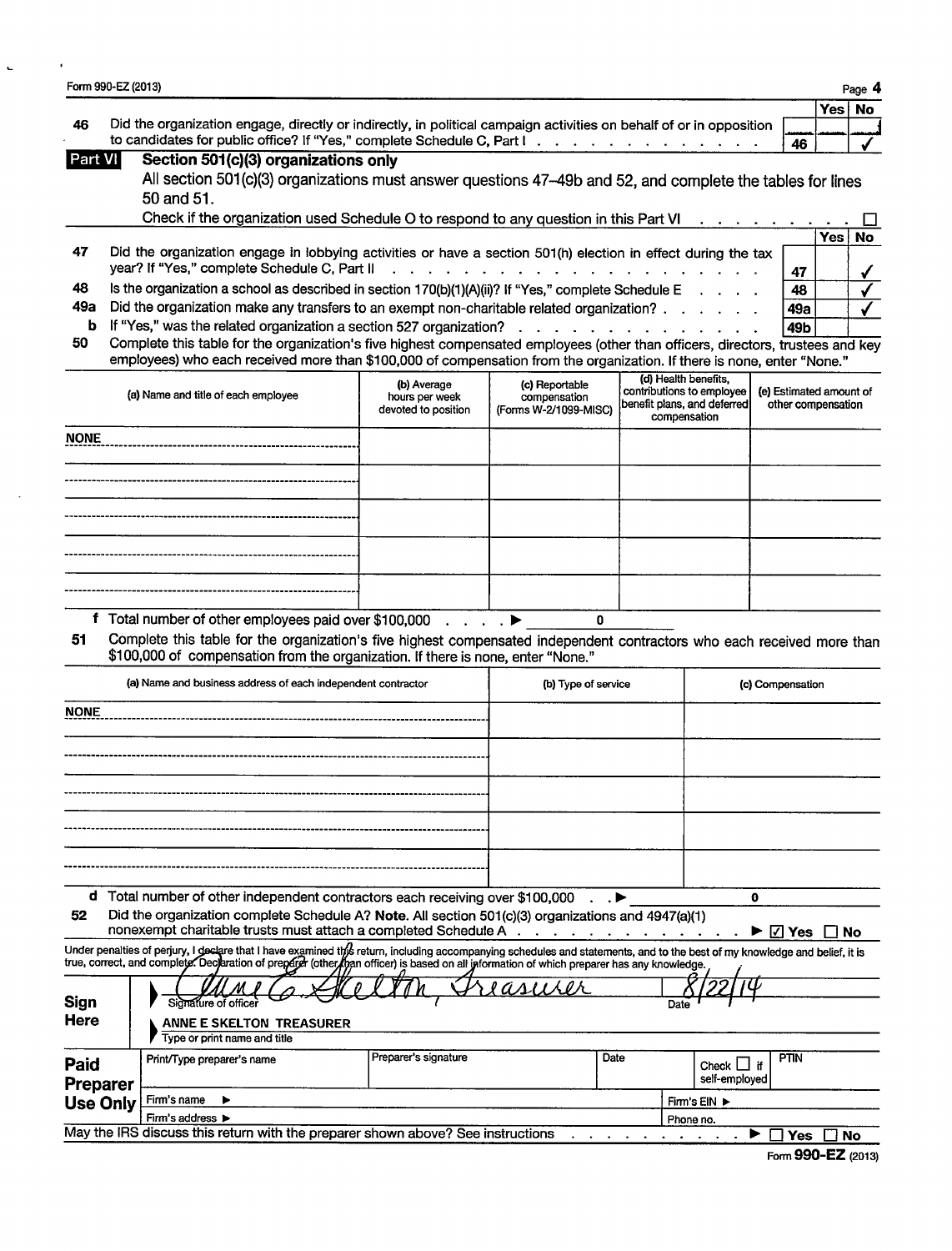| <b>SCHEDULE A</b>                                                                                                                                                                                 |                                                                                                                                                                            |                                                                                                                                                                                                                                                                                                                                                             |             |                                                                               |                                     |                                                                           |                                                                      |    | OMB No. 1545-0047                               |    |
|---------------------------------------------------------------------------------------------------------------------------------------------------------------------------------------------------|----------------------------------------------------------------------------------------------------------------------------------------------------------------------------|-------------------------------------------------------------------------------------------------------------------------------------------------------------------------------------------------------------------------------------------------------------------------------------------------------------------------------------------------------------|-------------|-------------------------------------------------------------------------------|-------------------------------------|---------------------------------------------------------------------------|----------------------------------------------------------------------|----|-------------------------------------------------|----|
| (Form 990 or 990-EZ)                                                                                                                                                                              | <b>Public Charity Status and Public Support</b><br>Complete if the organization is a section 501(c)(3) organization or a section<br>4947(a)(1) nonexempt charitable trust. |                                                                                                                                                                                                                                                                                                                                                             |             |                                                                               |                                     |                                                                           | 2013                                                                 |    |                                                 |    |
| Attach to Form 990 or Form 990-EZ.<br>Department of the Treasury<br>Internal Revenue Service<br>Information about Schedule A (Form 990 or 990-EZ) and its instructions is at www.irs.gov/form990. |                                                                                                                                                                            |                                                                                                                                                                                                                                                                                                                                                             |             |                                                                               | <b>Open to Public</b><br>Inspection |                                                                           |                                                                      |    |                                                 |    |
| Name of the organization                                                                                                                                                                          |                                                                                                                                                                            |                                                                                                                                                                                                                                                                                                                                                             |             |                                                                               |                                     |                                                                           | <b>Employer identification number</b>                                |    |                                                 |    |
| <b>ASSOCIATION FOR RESCUE AT SEA</b>                                                                                                                                                              |                                                                                                                                                                            |                                                                                                                                                                                                                                                                                                                                                             |             |                                                                               |                                     |                                                                           |                                                                      |    | 13-2883907                                      |    |
| Part I<br>The organization is not a private foundation because it is: (For lines 1 through 11, check only one box.)                                                                               |                                                                                                                                                                            | Reason for Public Charity Status (All organizations must complete this part.) See instructions.                                                                                                                                                                                                                                                             |             |                                                                               |                                     |                                                                           |                                                                      |    |                                                 |    |
|                                                                                                                                                                                                   |                                                                                                                                                                            | 1 <b>C</b> A church, convention of churches, or association of churches described in section 170(b)(1)(A)(i).                                                                                                                                                                                                                                               |             |                                                                               |                                     |                                                                           |                                                                      |    |                                                 |    |
| 3.                                                                                                                                                                                                |                                                                                                                                                                            | 2 A school described in section 170(b)(1)(A)(ii). (Attach Schedule E.)                                                                                                                                                                                                                                                                                      |             |                                                                               |                                     |                                                                           |                                                                      |    |                                                 |    |
|                                                                                                                                                                                                   | hospital's name, city, and state:                                                                                                                                          | A hospital or a cooperative hospital service organization described in section 170(b)(1)(A)(iii).<br>4 A medical research organization operated in conjunction with a hospital described in section 170(b)(1)(A)(iii). Enter the                                                                                                                            |             |                                                                               |                                     |                                                                           |                                                                      |    |                                                 |    |
| 5.                                                                                                                                                                                                | section 170(b)(1)(A)(iv). (Complete Part II.)                                                                                                                              | An organization operated for the benefit of a college or university owned or operated by a governmental unit described in                                                                                                                                                                                                                                   |             |                                                                               |                                     |                                                                           |                                                                      |    |                                                 |    |
|                                                                                                                                                                                                   |                                                                                                                                                                            | 6 $\Box$ A federal, state, or local government or governmental unit described in section 170(b)(1)(A)(v).                                                                                                                                                                                                                                                   |             |                                                                               |                                     |                                                                           |                                                                      |    |                                                 |    |
| 7                                                                                                                                                                                                 |                                                                                                                                                                            | 7] An organization that normally receives a substantial part of its support from a governmental unit or from the general public<br>described in section 170(b)(1)(A)(vi). (Complete Part II.)                                                                                                                                                               |             |                                                                               |                                     |                                                                           |                                                                      |    |                                                 |    |
|                                                                                                                                                                                                   |                                                                                                                                                                            | 8 A community trust described in section 170(b)(1)(A)(vi). (Complete Part II.)                                                                                                                                                                                                                                                                              |             |                                                                               |                                     |                                                                           |                                                                      |    |                                                 |    |
|                                                                                                                                                                                                   |                                                                                                                                                                            | 9 $\Box$ An organization that normally receives: (1) more than 331/3% of its support from contributions, membership fees, and gross                                                                                                                                                                                                                         |             |                                                                               |                                     |                                                                           |                                                                      |    |                                                 |    |
|                                                                                                                                                                                                   |                                                                                                                                                                            | receipts from activities related to its exempt functions-subject to certain exceptions, and (2) no more than 331/3% of its<br>support from gross investment income and unrelated business taxable income (less section 511 tax) from businesses                                                                                                             |             |                                                                               |                                     |                                                                           |                                                                      |    |                                                 |    |
|                                                                                                                                                                                                   |                                                                                                                                                                            | acquired by the organization after June 30, 1975. See section 509(a)(2). (Complete Part III.)                                                                                                                                                                                                                                                               |             |                                                                               |                                     |                                                                           |                                                                      |    |                                                 |    |
| 10 An organization organized and operated exclusively to test for public safety. See section 509(a)(4).                                                                                           |                                                                                                                                                                            |                                                                                                                                                                                                                                                                                                                                                             |             |                                                                               |                                     |                                                                           |                                                                      |    |                                                 |    |
| 11 An organization organized and operated exclusively for the benefit of, to perform the functions of, or to carry out the                                                                        |                                                                                                                                                                            | purposes of one or more publicly supported organizations described in section 509(a)(1) or section 509(a)(2). See section                                                                                                                                                                                                                                   |             |                                                                               |                                     |                                                                           |                                                                      |    |                                                 |    |
| $a \Box$ Type I                                                                                                                                                                                   | $\mathbf{b}$ $\Box$ Type II                                                                                                                                                | 509(a)(3). Check the box that describes the type of supporting organization and complete lines 11e through 11h.                                                                                                                                                                                                                                             |             |                                                                               |                                     |                                                                           |                                                                      |    |                                                 |    |
|                                                                                                                                                                                                   |                                                                                                                                                                            | $\mathbf{c}$ $\Box$ Type III-Functionally integrated<br>e $\Box$ By checking this box, I certify that the organization is not controlled directly or indirectly by one or more disqualified persons                                                                                                                                                         |             |                                                                               |                                     |                                                                           |                                                                      |    | $d$ $\Box$ Type III-Non-functionally integrated |    |
|                                                                                                                                                                                                   |                                                                                                                                                                            | other than foundation managers and other than one or more publicly supported organizations described in section 509(a)(1)                                                                                                                                                                                                                                   |             |                                                                               |                                     |                                                                           |                                                                      |    |                                                 |    |
| or section 509(a)(2).                                                                                                                                                                             |                                                                                                                                                                            |                                                                                                                                                                                                                                                                                                                                                             |             |                                                                               |                                     |                                                                           |                                                                      |    |                                                 |    |
| f                                                                                                                                                                                                 | organization, check this box                                                                                                                                               | If the organization received a written determination from the IRS that it is a Type I, Type II, or Type III supporting<br>$\mathbf{r}$ . The set of the set of the set of the set of the set of the set of the set of the set of the set of the set of the set of the set of the set of the set of the set of the set of the set of the set of the set of t |             |                                                                               |                                     |                                                                           |                                                                      |    |                                                 |    |
| g<br>following persons?                                                                                                                                                                           |                                                                                                                                                                            | Since August 17, 2006, has the organization accepted any gift or contribution from any of the                                                                                                                                                                                                                                                               |             |                                                                               |                                     |                                                                           |                                                                      |    |                                                 |    |
|                                                                                                                                                                                                   |                                                                                                                                                                            | (i) A person who directly or indirectly controls, either alone or together with persons described in (ii) and                                                                                                                                                                                                                                               |             |                                                                               |                                     |                                                                           |                                                                      |    | <b>Yes</b>                                      | No |
|                                                                                                                                                                                                   |                                                                                                                                                                            | (iii) below, the governing body of the supported organization?                                                                                                                                                                                                                                                                                              |             |                                                                               |                                     |                                                                           |                                                                      |    | 11g(i)                                          |    |
|                                                                                                                                                                                                   |                                                                                                                                                                            | (ii) A family member of a person described in (i) above? $\ldots$ $\ldots$ $\ldots$ $\ldots$<br>(iii) A 35% controlled entity of a person described in (i) or (ii) above? .                                                                                                                                                                                 |             |                                                                               |                                     |                                                                           |                                                                      |    | 11g(ii) <br>11g(iii)                            |    |
| h.                                                                                                                                                                                                |                                                                                                                                                                            | Provide the following information about the supported organization(s).                                                                                                                                                                                                                                                                                      |             |                                                                               |                                     |                                                                           |                                                                      |    |                                                 |    |
| (i) Name of supported<br>organization                                                                                                                                                             | (ii) EIN                                                                                                                                                                   | (iii) Type of organization<br>(described on lines 1-9<br>above or IRC section                                                                                                                                                                                                                                                                               |             | (iv) is the organization<br>in col. (i) listed in your<br>governing document? |                                     | (v) Did you notify<br>the organization in<br>col. (i) of your<br>support? | (vi) is the<br>organization in col.<br>(i) organized in the<br>U.S.? |    | (vii) Amount of monetary<br>support             |    |
|                                                                                                                                                                                                   |                                                                                                                                                                            | (see instructions))                                                                                                                                                                                                                                                                                                                                         | <b>Yes</b>  | No                                                                            | <b>Yes</b>                          | No                                                                        | <b>Yes</b>                                                           | No |                                                 |    |
| (A)                                                                                                                                                                                               |                                                                                                                                                                            |                                                                                                                                                                                                                                                                                                                                                             |             |                                                                               |                                     |                                                                           |                                                                      |    |                                                 | 0  |
| (B)                                                                                                                                                                                               |                                                                                                                                                                            |                                                                                                                                                                                                                                                                                                                                                             |             |                                                                               |                                     |                                                                           |                                                                      |    |                                                 | 0  |
| (C)                                                                                                                                                                                               |                                                                                                                                                                            |                                                                                                                                                                                                                                                                                                                                                             |             |                                                                               |                                     |                                                                           |                                                                      |    |                                                 | 0  |
| (D)                                                                                                                                                                                               |                                                                                                                                                                            |                                                                                                                                                                                                                                                                                                                                                             |             |                                                                               |                                     |                                                                           |                                                                      |    |                                                 | 0  |
| (E)                                                                                                                                                                                               |                                                                                                                                                                            |                                                                                                                                                                                                                                                                                                                                                             |             |                                                                               |                                     |                                                                           |                                                                      |    |                                                 | 0  |
| <b>Total</b>                                                                                                                                                                                      | ÷                                                                                                                                                                          | ti me                                                                                                                                                                                                                                                                                                                                                       | $\cdot\tau$ | $\gamma_{\rm c}$                                                              | $\sim$ $\sim$                       |                                                                           | $\mathcal{N}_{\Phi}$                                                 |    |                                                 | 0  |
|                                                                                                                                                                                                   |                                                                                                                                                                            |                                                                                                                                                                                                                                                                                                                                                             |             |                                                                               |                                     |                                                                           |                                                                      |    |                                                 |    |

**For Paperwork Reduction Act Notice, see the Instructions for Cat. No. 11285F Form 990 or 990-EZ.**

**Schedule A (Form 990 or 990-EZ) 2013**

 $\sim$ 

 $\mathcal{A}$  $\sim$ 

 $\bar{\gamma}$ 

 $\epsilon$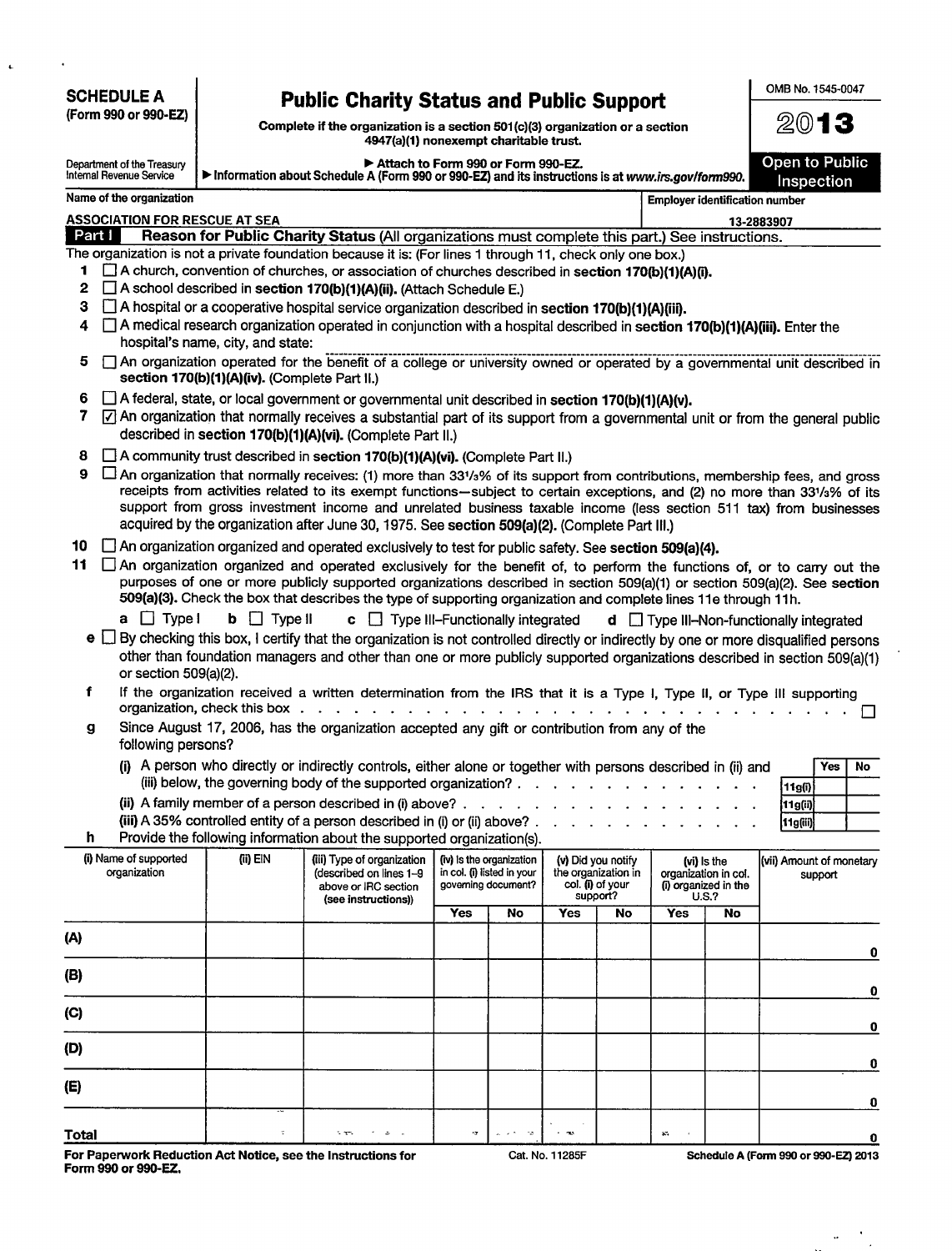Schedule A (Form 990 or **990-EZ) 2013 Page 2**

 $\hat{\textbf{t}}$ 

| Part II  | Support Schedule for Organizations Described in Sections 170(b)(1)(A)(iv) and 170(b)(1)(A)(vi)<br>(Complete only if you checked the box on line 5, 7, or 8 of Part I or if the organization failed to qualify under                                                                                                                                                                                 |          |          |                                                                                  |                                                                                                                                               |          |              |
|----------|-----------------------------------------------------------------------------------------------------------------------------------------------------------------------------------------------------------------------------------------------------------------------------------------------------------------------------------------------------------------------------------------------------|----------|----------|----------------------------------------------------------------------------------|-----------------------------------------------------------------------------------------------------------------------------------------------|----------|--------------|
|          | Part III. If the organization fails to qualify under the tests listed below, please complete Part III.)                                                                                                                                                                                                                                                                                             |          |          |                                                                                  |                                                                                                                                               |          |              |
|          | <b>Section A. Public Support</b>                                                                                                                                                                                                                                                                                                                                                                    |          |          |                                                                                  |                                                                                                                                               |          |              |
|          | Calendar year (or fiscal year beginning in) ▶                                                                                                                                                                                                                                                                                                                                                       | (a) 2009 | (b) 2010 | (c) 2011                                                                         | $(d)$ 2012                                                                                                                                    | (e) 2013 | (f) Total    |
| 1        | contributions,<br>Gifts.<br>grants.<br>and<br>membership fees received. (Do not<br>include any "unusual grants.")                                                                                                                                                                                                                                                                                   | 11005    | 10545    | 10155                                                                            | 10798                                                                                                                                         | 11641    | 54144        |
| 2        | levied<br>Tax<br>revenues<br>for<br>the<br>organization's benefit and either paid<br>to or expended on its behalf<br>$2.12 - 2.12$                                                                                                                                                                                                                                                                  |          |          |                                                                                  |                                                                                                                                               |          |              |
| з        | The value of services or facilities<br>furnished by a governmental unit to the<br>organization without charge.<br>$\sim$ $\sim$ $\sim$                                                                                                                                                                                                                                                              |          |          |                                                                                  |                                                                                                                                               |          |              |
| 4        | Total. Add lines 1 through 3.<br>$\sim$ $\sim$ $\sim$                                                                                                                                                                                                                                                                                                                                               | 11005    | 10545    | 10155                                                                            | 10798                                                                                                                                         | 11641    | 54144        |
| 5        | The portion of total contributions by<br>each<br>(other<br>person<br>than<br>a<br>governmental<br>unit<br>publicly<br>or<br>supported organization) included on<br>line 1 that exceeds 2% of the amount                                                                                                                                                                                             |          |          |                                                                                  |                                                                                                                                               | 4X)      |              |
|          | shown on line 11, column $(f)$ .                                                                                                                                                                                                                                                                                                                                                                    |          |          |                                                                                  |                                                                                                                                               |          |              |
| 6        | Public support. Subtract line 5 from line 4.                                                                                                                                                                                                                                                                                                                                                        | the.     |          |                                                                                  |                                                                                                                                               |          | 10668        |
|          | <b>Section B. Total Support</b>                                                                                                                                                                                                                                                                                                                                                                     |          |          |                                                                                  |                                                                                                                                               |          | 43476        |
|          | Calendar year (or fiscal year beginning in) ▶                                                                                                                                                                                                                                                                                                                                                       | (a) 2009 | (b) 2010 | $(c)$ 2011                                                                       | $(d)$ 2012                                                                                                                                    | (e) 2013 | (f) Total    |
| 7        | Amounts from line 4<br>$\mathbf{L} = \mathbf{L}$                                                                                                                                                                                                                                                                                                                                                    | 11005    | 10545    | 10155                                                                            | 10798                                                                                                                                         | 11641    | 54144        |
| 8        | Gross income from interest, dividends,<br>payments received on securities loans,<br>rents, royalties and income from similar<br>sources                                                                                                                                                                                                                                                             |          |          |                                                                                  |                                                                                                                                               |          |              |
| 9        | Net income from unrelated business<br>activities, whether or not the business<br>is regularly carried on<br>$\mathbf{r}$ . The set of the set of the set of the set of the set of the set of the set of the set of the set of the set of the set of the set of the set of the set of the set of the set of the set of the set of the set of t                                                       |          |          |                                                                                  |                                                                                                                                               |          |              |
| 10       | Other income. Do not include gain or<br>loss from the sale of capital assets<br>$(Explain in Part IV.)$ .                                                                                                                                                                                                                                                                                           |          |          |                                                                                  |                                                                                                                                               |          |              |
| 11       | Total support. Add lines 7 through 10                                                                                                                                                                                                                                                                                                                                                               |          |          |                                                                                  |                                                                                                                                               |          | 54144        |
| 12<br>13 | Gross receipts from related activities, etc. (see instructions)<br>First five years. If the Form 990 is for the organization's first, second, third, fourth, or fifth tax year as a section 501(c)(3)                                                                                                                                                                                               |          |          |                                                                                  |                                                                                                                                               | 12       | 0            |
|          | organization, check this box and stop here readed to read the content of the content of the content of the content of the content of the content of the content of the content of the content of the content of the content of                                                                                                                                                                      |          |          |                                                                                  |                                                                                                                                               |          |              |
|          | Section C. Computation of Public Support Percentage                                                                                                                                                                                                                                                                                                                                                 |          |          |                                                                                  |                                                                                                                                               |          |              |
| 14       | Public support percentage for 2013 (line 6, column (f) divided by line 11, column (f) cancel cancel c                                                                                                                                                                                                                                                                                               |          |          |                                                                                  |                                                                                                                                               | 14       | 80.30 %      |
| 15       | Public support percentage from 2012 Schedule A, Part II, line 14                                                                                                                                                                                                                                                                                                                                    |          |          | $\mathbf{r}$ and $\mathbf{r}$ and $\mathbf{r}$ and $\mathbf{r}$ and $\mathbf{r}$ |                                                                                                                                               | 15       | 54.39 %      |
| 16a      | 331/3% support test-2013. If the organization did not check the box on line 13, and line 14 is 331/3% or more, check this                                                                                                                                                                                                                                                                           |          |          |                                                                                  |                                                                                                                                               |          |              |
|          | box and stop here. The organization qualifies as a publicly supported organization                                                                                                                                                                                                                                                                                                                  |          |          |                                                                                  | $\begin{array}{cccccccccccccc} \bullet & \bullet & \bullet & \bullet & \bullet & \bullet & \bullet & \bullet & \bullet & \bullet \end{array}$ |          | ☑            |
| b        | 331/3% support test-2012. If the organization did not check a box on line 13 or 16a, and line 15 is 331/3% or more,<br>check this box and stop here. The organization qualifies as a publicly supported organization                                                                                                                                                                                |          |          |                                                                                  |                                                                                                                                               |          | L.           |
| 17a      | 10%-facts-and-circumstances test-2013. If the organization did not check a box on line 13, 16a, or 16b, and line 14 is<br>10% or more, and if the organization meets the "facts-and-circumstances" test, check this box and stop here. Explain in<br>Part IV how the organization meets the "facts-and-circumstances" test. The organization qualifies as a publicly supported<br>organization.     |          |          |                                                                                  |                                                                                                                                               |          | ⊡            |
| b        | 10%-facts-and-circumstances test-2012. If the organization did not check a box on line 13, 16a, 16b, or 17a, and line<br>15 is 10% or more, and if the organization meets the "facts-and-circumstances" test, check this box and stop here.<br>Explain in Part IV how the organization meets the "facts-and-circumstances" test. The organization qualifies as a publicly<br>supported organization |          |          |                                                                                  |                                                                                                                                               |          |              |
| 18       | Private foundation. If the organization did not check a box on line 13, 16a, 16b, 17a, or 17b, check this box and see                                                                                                                                                                                                                                                                               |          |          |                                                                                  |                                                                                                                                               |          | $\mathsf{L}$ |
|          | instructions<br>المناطر والمناطر والمناطر والمناطر والمناطر والمناطر والمناطر والمناطر والمناطر والمناطر والمناطر                                                                                                                                                                                                                                                                                   |          |          |                                                                                  |                                                                                                                                               |          |              |

**Schedule A (Form 990 or 990-EZ) 2013**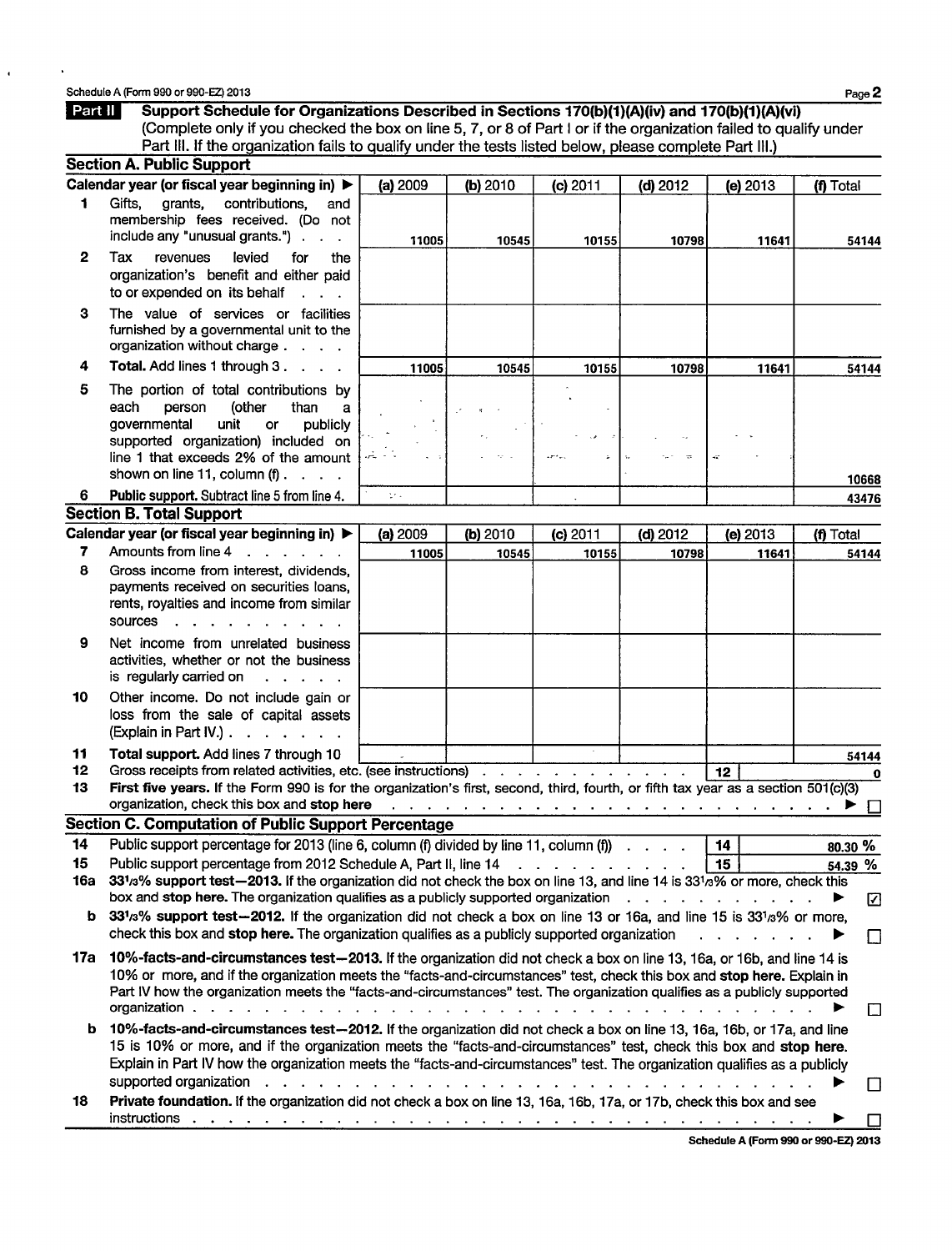$\ddot{\phantom{1}}$ 

| Part III     | Support Schedule for Organizations Described in Section 509(a)(2)                                                                     |          |                |                                                                                                                 |                |          |             |
|--------------|---------------------------------------------------------------------------------------------------------------------------------------|----------|----------------|-----------------------------------------------------------------------------------------------------------------|----------------|----------|-------------|
|              | (Complete only if you checked the box on line 9 of Part I or if the organization failed to qualify under Part II.                     |          |                |                                                                                                                 |                |          |             |
|              | If the organization fails to qualify under the tests listed below, please complete Part II.)                                          |          |                |                                                                                                                 |                |          |             |
|              | <b>Section A. Public Support</b>                                                                                                      |          |                |                                                                                                                 |                |          |             |
|              | Calendar year (or fiscal year beginning in) ▶                                                                                         | (a) 2009 | (b) 2010       | $(c)$ 2011                                                                                                      | $(d)$ 2012     | (e) 2013 | (f) Total   |
| 1            | Gifts, grants, contributions, and membership fees                                                                                     |          |                |                                                                                                                 |                |          |             |
|              | received. (Do not include any "unusual grants.")                                                                                      |          |                |                                                                                                                 |                |          |             |
| $\mathbf{2}$ | Gross receipts from admissions, merchandise<br>sold or services performed, or facilities                                              |          |                |                                                                                                                 |                |          |             |
|              | furnished in any activity that is related to the                                                                                      |          |                |                                                                                                                 |                |          |             |
|              | organization's tax-exempt purpose                                                                                                     |          |                |                                                                                                                 |                |          |             |
| з            | Gross receipts from activities that are not an<br>unrelated trade or business under section 513                                       |          |                |                                                                                                                 |                |          |             |
|              |                                                                                                                                       |          |                |                                                                                                                 |                |          |             |
| 4            | Tax<br>levied<br>revenues<br>for<br>the                                                                                               |          |                |                                                                                                                 |                |          |             |
|              | organization's benefit and either paid<br>to or expended on its behalf                                                                |          |                |                                                                                                                 |                |          |             |
|              | $\ddot{\phantom{a}}$                                                                                                                  |          |                |                                                                                                                 |                |          |             |
| 5            | The value of services or facilities<br>furnished by a governmental unit to the                                                        |          |                |                                                                                                                 |                |          |             |
|              | organization without charge                                                                                                           |          |                |                                                                                                                 |                |          |             |
|              |                                                                                                                                       |          |                |                                                                                                                 |                |          |             |
| 6<br>7a      | <b>Total.</b> Add lines 1 through 5.<br>Amounts included on lines 1, 2, and 3                                                         |          |                |                                                                                                                 |                |          |             |
|              | received from disqualified persons                                                                                                    |          |                |                                                                                                                 |                |          |             |
|              |                                                                                                                                       |          |                |                                                                                                                 |                |          |             |
| b            | Amounts included on lines 2 and 3<br>from other than disqualified<br>received                                                         |          |                |                                                                                                                 |                |          |             |
|              | persons that exceed the greater of \$5,000                                                                                            |          |                |                                                                                                                 |                |          |             |
|              | or 1% of the amount on line 13 for the year                                                                                           |          |                |                                                                                                                 |                |          |             |
| c            | Add lines 7a and 7b<br>$\mathbf{r}$ , and $\mathbf{r}$ , and $\mathbf{r}$                                                             |          |                |                                                                                                                 |                |          |             |
| 8            | Public support (Subtract line 7c from                                                                                                 |          | $\sigma$ , and | ¥.                                                                                                              | $\tau_{\rm a}$ |          |             |
|              | line 6.) $\ldots$ $\ldots$ $\ldots$ $\ldots$ $\ldots$ $\ldots$                                                                        |          |                |                                                                                                                 |                |          |             |
|              | <b>Section B. Total Support</b>                                                                                                       |          |                |                                                                                                                 |                |          |             |
|              | Calendar year (or fiscal year beginning in) ▶                                                                                         | (a) 2009 | (b) 2010       | $(c)$ 2011                                                                                                      | $(d)$ 2012     | (e) 2013 | (f) Total   |
| 9            | Amounts from line 6                                                                                                                   |          |                |                                                                                                                 |                |          |             |
| 10a          | Gross income from interest, dividends,                                                                                                |          |                |                                                                                                                 |                |          |             |
|              | payments received on securities loans, rents,                                                                                         |          |                |                                                                                                                 |                |          |             |
|              | royalties and income from similar sources.                                                                                            |          |                |                                                                                                                 |                |          |             |
| b            | Unrelated business taxable income (less                                                                                               |          |                |                                                                                                                 |                |          |             |
|              | section 511 taxes) from businesses                                                                                                    |          |                |                                                                                                                 |                |          |             |
|              | acquired after June 30, 1975                                                                                                          |          |                |                                                                                                                 |                |          |             |
| c.           | Add lines 10a and 10b<br>$\sim$ $\sim$ $\sim$ $\sim$                                                                                  |          |                |                                                                                                                 |                |          |             |
| 11           | Net income from unrelated business                                                                                                    |          |                |                                                                                                                 |                |          |             |
|              | activities not included in line 10b, whether                                                                                          |          |                |                                                                                                                 |                |          |             |
|              | or not the business is regularly carried on                                                                                           |          |                |                                                                                                                 |                |          |             |
| 12           | Other income. Do not include gain or                                                                                                  |          |                |                                                                                                                 |                |          |             |
|              | loss from the sale of capital assets                                                                                                  |          |                |                                                                                                                 |                |          |             |
|              | (Explain in Part IV.) $\ldots$ $\ldots$ $\ldots$                                                                                      |          |                |                                                                                                                 |                |          |             |
| 13           | Total support. (Add lines 9, 10c, 11,<br>and 12.) $\cdots$ $\cdots$ $\cdots$                                                          |          |                |                                                                                                                 |                |          |             |
| 14           | First five years. If the Form 990 is for the organization's first, second, third, fourth, or fifth tax year as a section 501(c)(3)    |          |                |                                                                                                                 |                |          |             |
|              | organization, check this box and stop here                                                                                            |          |                | the contract of the contract of the contract of the contract of the contract of the contract of the contract of |                |          | ►<br>$\Box$ |
|              | <b>Section C. Computation of Public Support Percentage</b>                                                                            |          |                |                                                                                                                 |                |          |             |
| 15           | Public support percentage for 2013 (line 8, column (f) divided by line 13, column (f)                                                 |          |                |                                                                                                                 |                | 15       | 0 %         |
| 16           | Public support percentage from 2012 Schedule A, Part III, line 15                                                                     |          |                |                                                                                                                 |                | 16       | $0\%$       |
|              | Section D. Computation of Investment Income Percentage                                                                                |          |                |                                                                                                                 |                |          |             |
| 17           | Investment income percentage for 2013 (line 10c, column (f) divided by line 13, column (f) $\cdots$                                   |          |                |                                                                                                                 |                | 17       | 0 %         |
| 18           | Investment income percentage from 2012 Schedule A, Part III, line 17                                                                  |          |                |                                                                                                                 |                | 18       | $0\%$       |
| 19а          | 331/3% support tests - 2013. If the organization did not check the box on line 14, and line 15 is more than 331/3%, and line          |          |                |                                                                                                                 |                |          |             |
|              | 17 is not more than 331 <sup>3</sup> %, check this box and stop here. The organization qualifies as a publicly supported organization |          |                |                                                                                                                 |                |          | ▶ □         |
| b            | 331/3% support tests-2012. If the organization did not check a box on line 14 or line 19a, and line 16 is more than 331/3%, and       |          |                |                                                                                                                 |                |          |             |
|              | line 18 is not more than 331/3%, check this box and stop here. The organization qualifies as a publicly supported organization        |          |                |                                                                                                                 |                |          | ▶<br>$\Box$ |
| 20           | Private foundation. If the organization did not check a box on line 14, 19a, or 19b, check this box and see instructions              |          |                |                                                                                                                 |                |          | ▶□          |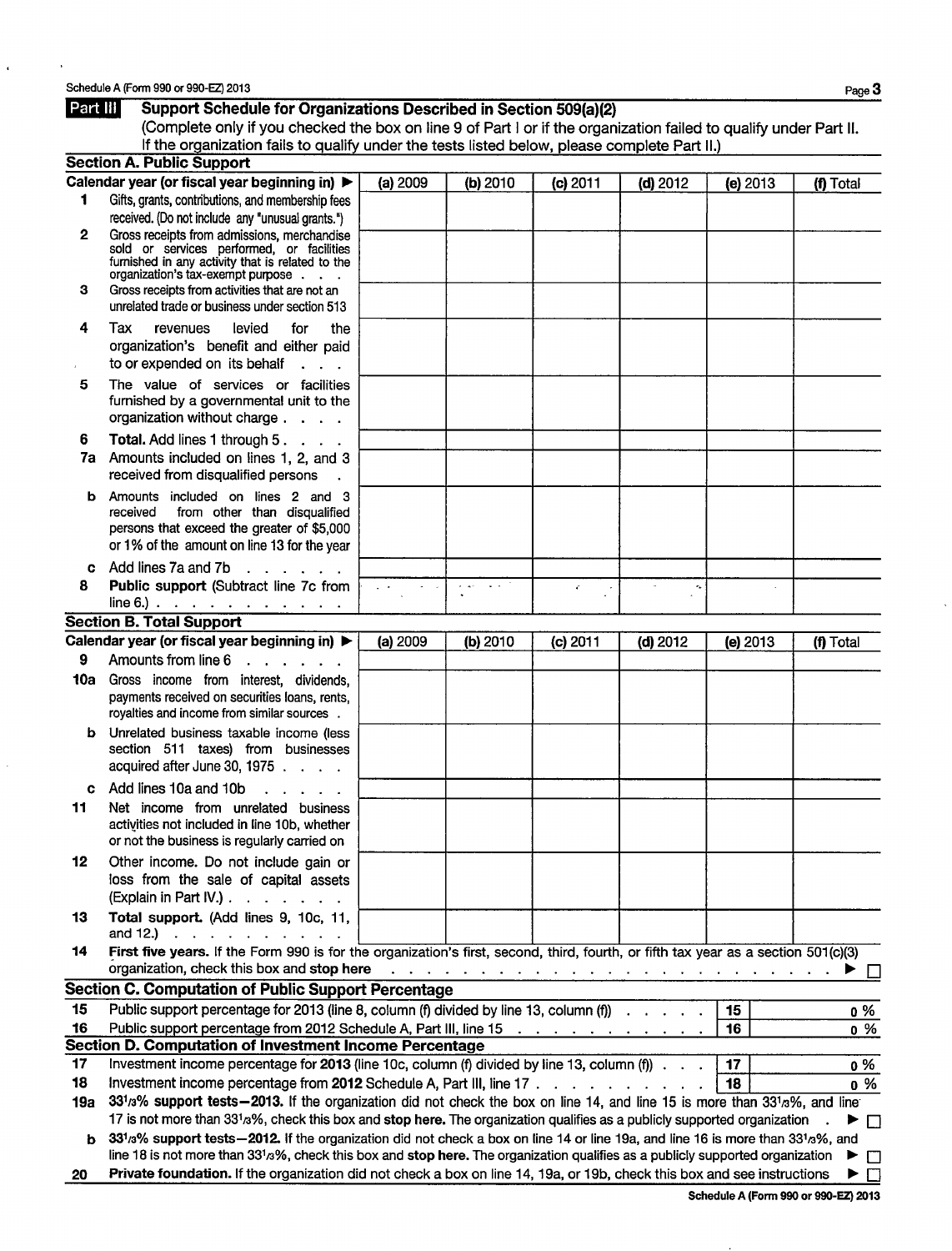| Schedule A (Form 990 or 990-EZ) 2013 | Page 4 |
|--------------------------------------|--------|
|                                      |        |

 $\ddot{\phantom{a}}$ 

| Part IV            |                                     |                   |                    |                    | ı uyo −r<br>Supplemental Information. Provide the explanations required by Part II, line 10; Part II, line 17a or 17b; and<br>Part III, line 12. Also complete this part for any additional information. (See instructions). |
|--------------------|-------------------------------------|-------------------|--------------------|--------------------|------------------------------------------------------------------------------------------------------------------------------------------------------------------------------------------------------------------------------|
|                    | <b>PART 11 LINE 1 UNUSAL GRANTS</b> |                   |                    |                    |                                                                                                                                                                                                                              |
| <b>FISCAL 2009</b> | <b>FISCAL 2010</b>                  | <b>FISCAL2011</b> | <b>FISCAL 2012</b> | <b>FISCAL 2013</b> | <b>FISCAL 2014</b>                                                                                                                                                                                                           |
| 10000              | 10000                               | 8000              | 2500               | 8000               | 2500                                                                                                                                                                                                                         |
| 10000              | 10000                               | 20000             | 8000               | 10000              | 3000                                                                                                                                                                                                                         |
| 10000              | 10000                               | 5000              | 10000              | 12500              | 8000                                                                                                                                                                                                                         |
| 10000              | 2000                                | 10000             | 15040              | 2000               | 7500                                                                                                                                                                                                                         |
|                    |                                     |                   | 7000               |                    | 1000                                                                                                                                                                                                                         |
|                    |                                     |                   | 2500               |                    |                                                                                                                                                                                                                              |
|                    |                                     |                   |                    |                    |                                                                                                                                                                                                                              |
|                    |                                     |                   |                    |                    |                                                                                                                                                                                                                              |
|                    |                                     |                   |                    |                    |                                                                                                                                                                                                                              |
|                    |                                     |                   |                    |                    |                                                                                                                                                                                                                              |
|                    |                                     |                   |                    |                    |                                                                                                                                                                                                                              |
|                    |                                     |                   |                    |                    |                                                                                                                                                                                                                              |
|                    |                                     |                   |                    |                    |                                                                                                                                                                                                                              |
|                    |                                     |                   |                    |                    |                                                                                                                                                                                                                              |
|                    |                                     |                   |                    |                    |                                                                                                                                                                                                                              |
|                    |                                     |                   |                    |                    |                                                                                                                                                                                                                              |
|                    |                                     |                   |                    |                    |                                                                                                                                                                                                                              |
|                    |                                     |                   |                    |                    |                                                                                                                                                                                                                              |
|                    |                                     |                   |                    |                    |                                                                                                                                                                                                                              |
|                    |                                     |                   |                    |                    |                                                                                                                                                                                                                              |
|                    |                                     |                   |                    |                    |                                                                                                                                                                                                                              |
|                    |                                     |                   |                    |                    |                                                                                                                                                                                                                              |
|                    |                                     |                   |                    |                    |                                                                                                                                                                                                                              |
|                    |                                     |                   |                    |                    |                                                                                                                                                                                                                              |
|                    |                                     |                   |                    |                    |                                                                                                                                                                                                                              |
|                    |                                     |                   |                    |                    |                                                                                                                                                                                                                              |

 $\frac{1}{4}$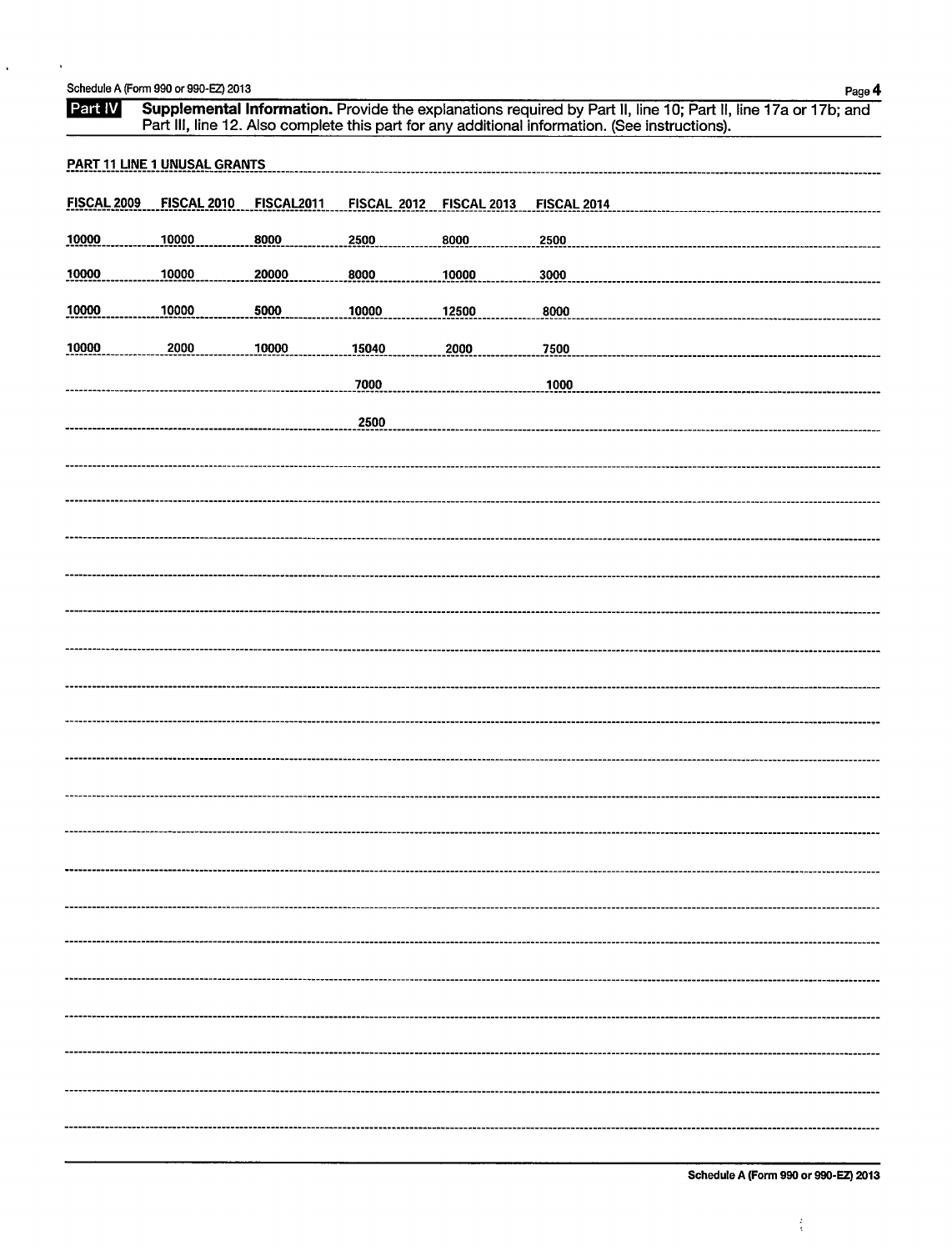| <b>SCHEDULE O</b><br>(Form 990 or 990-EZ)              | <b>Supplemental Information to Form 990 or 990-EZ</b><br>Complete to provide information for responses to specific questions on    |                                       | OMB No. 1545-0047            |
|--------------------------------------------------------|------------------------------------------------------------------------------------------------------------------------------------|---------------------------------------|------------------------------|
|                                                        | Form 990 or 990-EZ or to provide any additional information.                                                                       |                                       | 2013                         |
| Department of the Treasury<br>Internal Revenue Service | Attach to Form 990 or 990-EZ.<br>Information about Schedule O (Form 990 or 990-EZ) and its instructions is at www.irs.gov/form990. |                                       | Open to Public<br>Inspection |
| Name of the organization                               |                                                                                                                                    | <b>Employer identification number</b> |                              |
| <b>ASSOCIATION FOR RESCUE AT SEA</b>                   |                                                                                                                                    |                                       | 13-2883907                   |
|                                                        | FRM 990-EZ PART 1 LINE 10 GRANTS PAID: ACTIVITY, LIFESAVING, GRANTEE ROYAL NATIONAL LIFEBOAT INSITITUTE                            |                                       |                              |
|                                                        | <b>CASH GRANT 9289 RELATIONSHIP NONE</b>                                                                                           |                                       |                              |
|                                                        | FORM 990-EZ PART 1 LINE 10 GRANTS PAID: ACTIVITY, VIRGIN IS SEARCH & RESCUE CASH GRANT 820 RELATIONSHIP NONE                       |                                       |                              |
|                                                        | FORM 990-EZ PAR1 INLINE 10, GRANTS PAID: LIFESAVING, GRANTEE: GRENADA COAST GUARD AUXILLARY                                        |                                       |                              |
|                                                        | <b>CASH GRANT 12066 RELATIONSHIP NONE</b>                                                                                          |                                       |                              |
|                                                        | FORM 990EZ PART L LINE 16 OTHER EXPENSES, LIFESAVINGS AWARDS BANQUET 9168                                                          |                                       |                              |
|                                                        | FORM 990-EZ PART 1 LINE 16 OTHER EXPENSES, OFFICE OPERATING EXPENSES 775                                                           |                                       |                              |
|                                                        | FORM 990-EZ PART 1 LINE 16 OTHER EXPENSES BANK CHARGES 40                                                                          |                                       |                              |
|                                                        | FORM 990-EZ PART 1 LINE 16 OTHER EXPENSES FILING FEES 60                                                                           |                                       |                              |
|                                                        | FORM 990-EZ PART 1 LINE 16 OTHER EXPENSES PROMOTIONAL 667                                                                          |                                       |                              |
|                                                        | FORM 990-EZ PART 1 LINE 16 OTHERS EXPENSES DUE 168                                                                                 |                                       |                              |
|                                                        | FORM 990-EZ PART 1 LINE 1 OTHER EXPENSES TRAVEL 505                                                                                |                                       |                              |
|                                                        | FORM 990-EZ PART 1 LINE 16 OTHER EXPENSES INSURANCE 1142                                                                           |                                       |                              |
|                                                        |                                                                                                                                    |                                       |                              |
|                                                        |                                                                                                                                    |                                       |                              |
|                                                        |                                                                                                                                    |                                       |                              |
|                                                        |                                                                                                                                    |                                       |                              |
|                                                        |                                                                                                                                    |                                       |                              |
|                                                        |                                                                                                                                    |                                       |                              |
|                                                        |                                                                                                                                    |                                       |                              |
|                                                        |                                                                                                                                    |                                       |                              |
|                                                        |                                                                                                                                    |                                       |                              |
|                                                        |                                                                                                                                    |                                       |                              |
|                                                        |                                                                                                                                    |                                       |                              |
|                                                        |                                                                                                                                    |                                       |                              |
|                                                        |                                                                                                                                    |                                       |                              |

 $\ddot{\phantom{0}}$ 

l,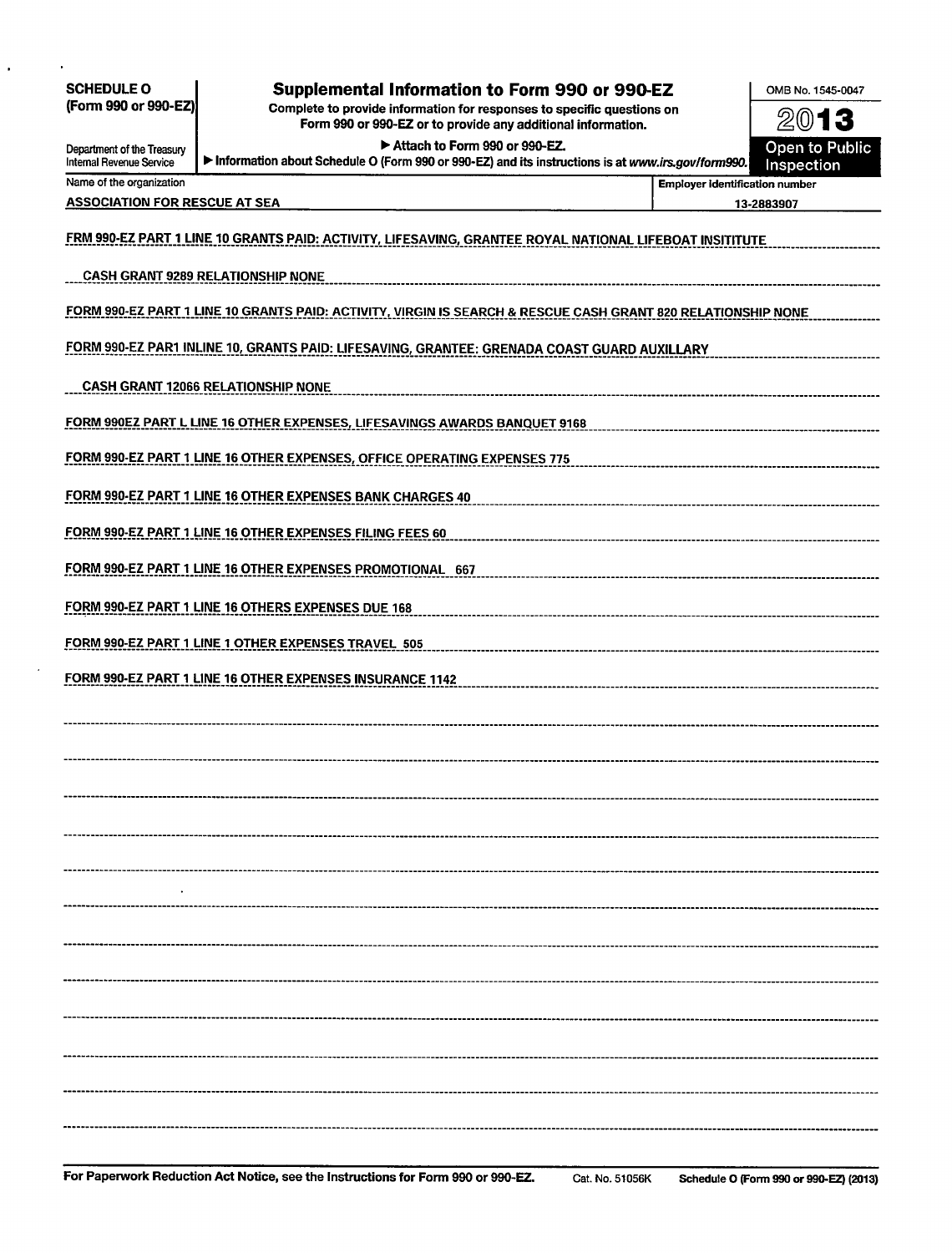#### ASSOCIATION FOR RESCUE AT SEA EXHIBIT 1

 $\bar{1}$ 

EIN: 13-2883907

 $\hat{\mathbf{r}}$ 

 $\sim$ 

 $\sim$   $\alpha$ 

FORM 990 -EZ FOR FISCAL YEAR ENDED APRIL 30, 2014.

PART IV, PAGE 2, FORM 990-EZ:

ANNE KIFER,SECRETARY AND DIRECTOR, WAS PAID \$10,000 FOR SECRETARIAL SERVICES AND \$3,086 FOR REIMBURSEMENT OF OFFICE EXPENSES.

STEVE SAWYER, PRESIDENT, WAS REIMBURSED \$505 TRAVEL EXPENSES IN CONNECTION WITH HIS ATTENDANCE AT THE C-PORT CONVENTION & AWARD PRESENTATION.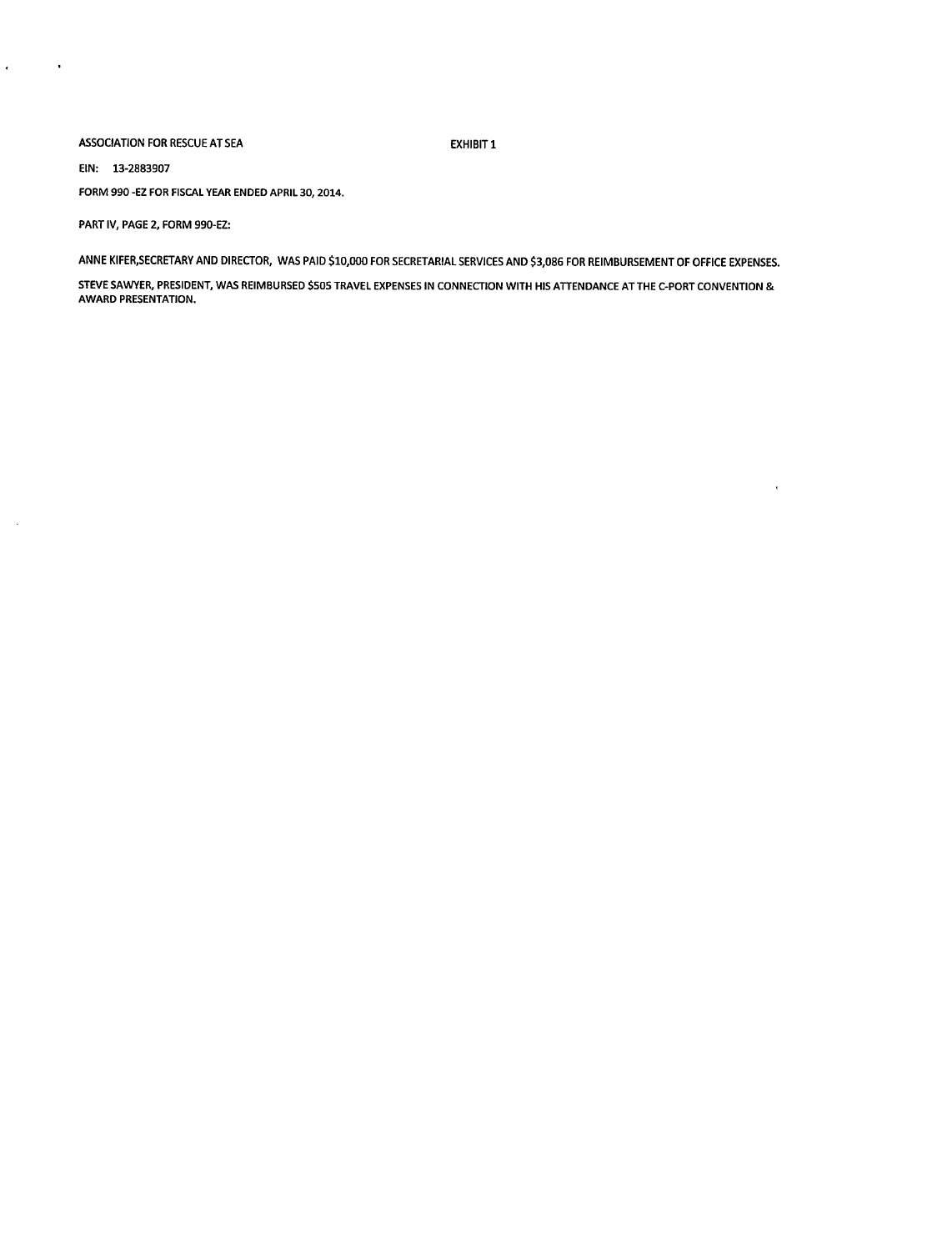EXHIBIT IT PAGE 1

 $\cancel{\divideontimes}$ 

## *Association for Rescue at Sea P.O. Box 565 Fish Creek, WI 54212-0565 (920)743-5434 ph/fax www.aftas.org 2014 Directory* **of** *Officers and Directors*

#### *Director*

MCPO Charles Bowen, USCG (Ret.) 149A City Place Drive Lockport, LA 70374

#### *Director*

Mr. David D. Chomeau Ӂ 123 West Bodley Ave #304 Kirkwood, MO 63122

### *Director*

CAPT John B. Chomeau, USN (Ret.)  $\mathbf{\mathbf{\mathbf{\mathbf{\mathbf{X}}}}}$ 14 Shore Drive Colonial Beach, VA 22443

### *Director*

John C. Cooper 152 Giardino Drive Islamorada, FL 33036-3312

## *Director*

SA James A. Corry, USSS (Ret.) 3086 South Glebe Road Arlington, VA 22206-2770

#### *Director*

Robert J. Flynn 300 First Stamford Place Stamford, CT 06902

## *Director*

CAPT Joe Frohnhoefer Sea Tow Services, Inc. 700 Hummel Ave. P0 Box 1178 Southold, NY 11971

## *Director*

CAPT John C. Fuechsel, USCG (Ret.) 1600 N. Oak Street #427 Arlington, VA 22209

#### *Secretary and Director* Mrs. Anne C. Kifer

P.O. Box 565 Fish Creek, WI 54212

# *Director*

Mr. Nicholas L. Ludington *365* West End Avenue New York, NY 10024-6511

## *Director*

Commodore Tom Mallison P0 Box 217 8049 Lake Street Bear Lake, MI 49614-0217

## *Director*

Sir Stuart Matthews 1200 Crystal Drive #1413 Arlington, VA 22202

## *Director*

Mr. Edward F. O'Brien 4 Green Harbor Road E. Falmouth, MA 02536

## *Director*

RADM James C. Olson 1737 22nd Court No. Arlington, VA 22209

## *Director*

CDR James T. Quinn, USCG (Ret.) 29 Gray Rocks West Road North Falmouth, MA 02556-3015

President *| DIKECTOR* Captain Steve Sawyer, USCG (Ret.) 47040 Kentwell Place Potomac Falls, VA 20165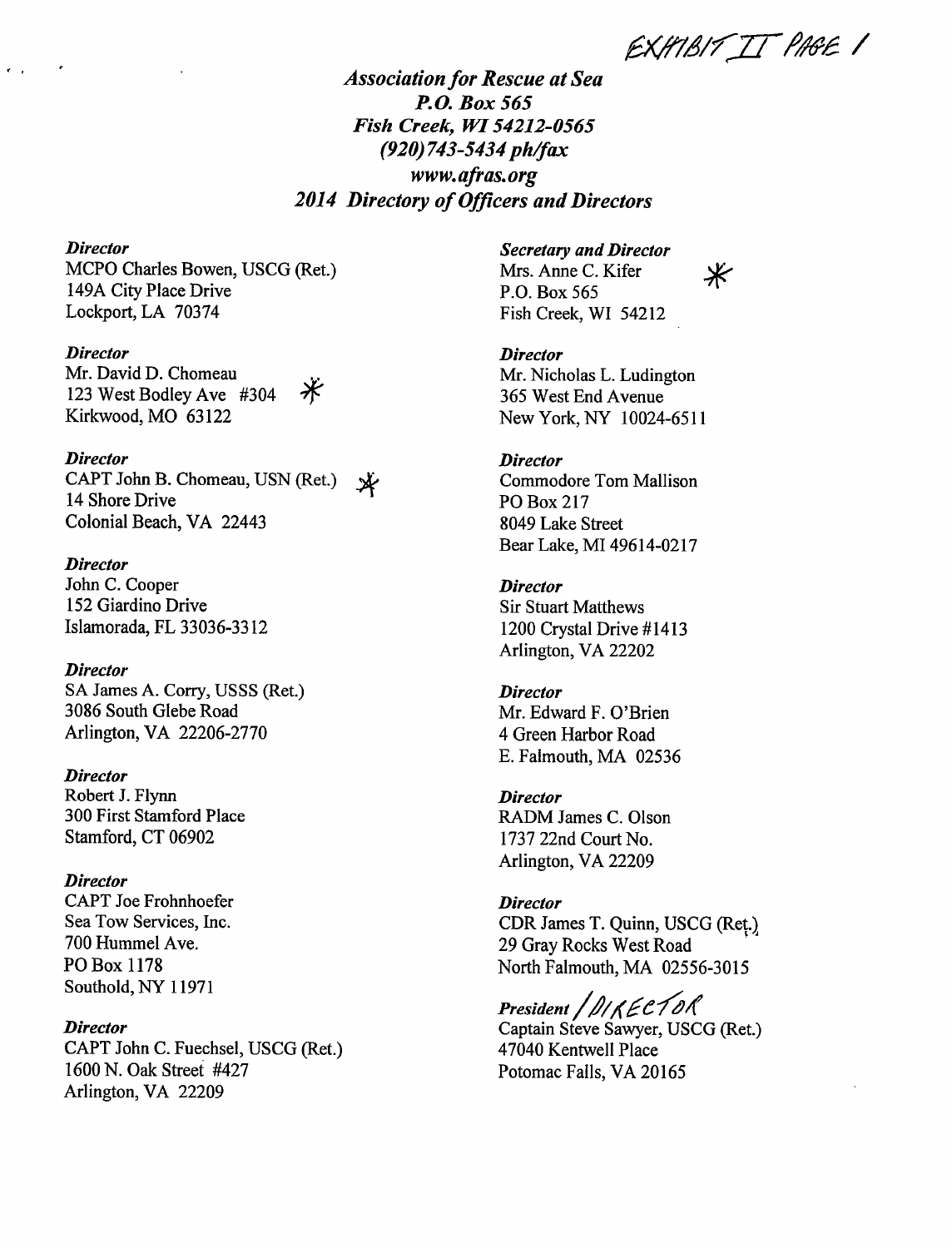EXHIBIT IT PAGE 2

*Treasurer and Director* Mrs. Anne Skelton 341 E. Argonne Drive Kirkwood, MO 63122

 $\mathbf{v} = \mathbf{r}$ 

*Director and Chief Information Officer*

∦

Mr. Wayne Spivak SBA Consulting LTD. 2711 Bellmore Avenue Bellmore, NY 11710-4319

*Director* Paul Steward ACR ARTEX 5757 Ravenswood Toad Ft. Lauderdale, FL 33312

*Director* RADM James Van Sice EADS North America Inc. One Global View *2550* Wasser Terrace, Suite 9000 Herndon, VA 20171

*Director* Mr. Mario Vittone 420 W. Farmington Road Virginia Beach, VA 23454

## **Corporate Relations Officer**

David J. Mahler President TCS Marine Services Corp. 2933 Judith Drive Bellmore, New York 11710-5310

\* *D,9V/,ó'* e#dMf/*/* ,

ANNE SKELTON IS DAVID CHOMERU'S DRUGHTEK<br>ANNE KIFER IS JOHN CHOMERU'S ARVOHTER